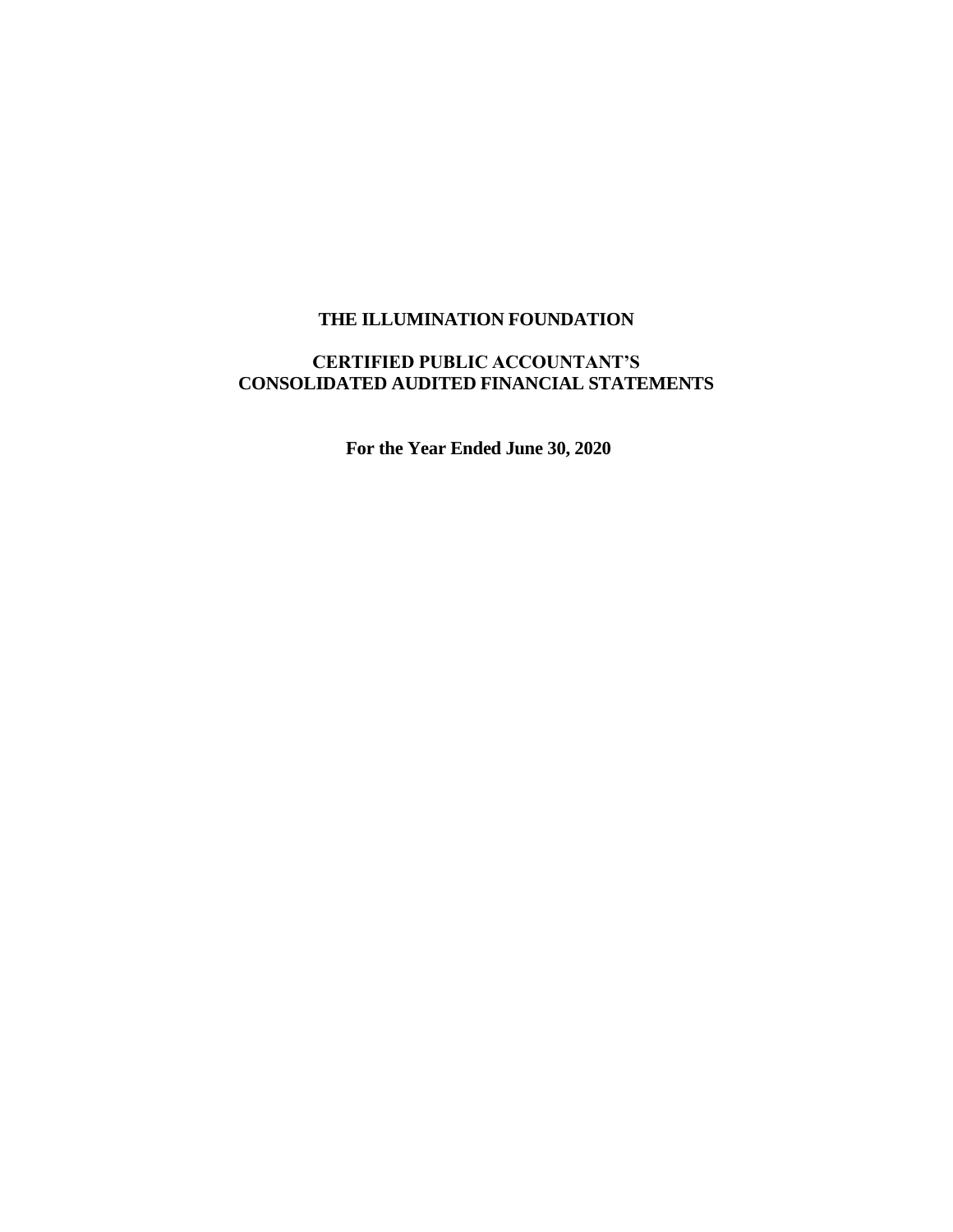# Table of Contents

| <b>Financial Statements</b>                                                                                                                                             |  |
|-------------------------------------------------------------------------------------------------------------------------------------------------------------------------|--|
|                                                                                                                                                                         |  |
|                                                                                                                                                                         |  |
|                                                                                                                                                                         |  |
|                                                                                                                                                                         |  |
|                                                                                                                                                                         |  |
| Independent Auditor's Report on Internal Control Over Financial Reporting and on<br>Compliance and Other Matters Based on an Audit of Consolidated Financial Statements |  |
|                                                                                                                                                                         |  |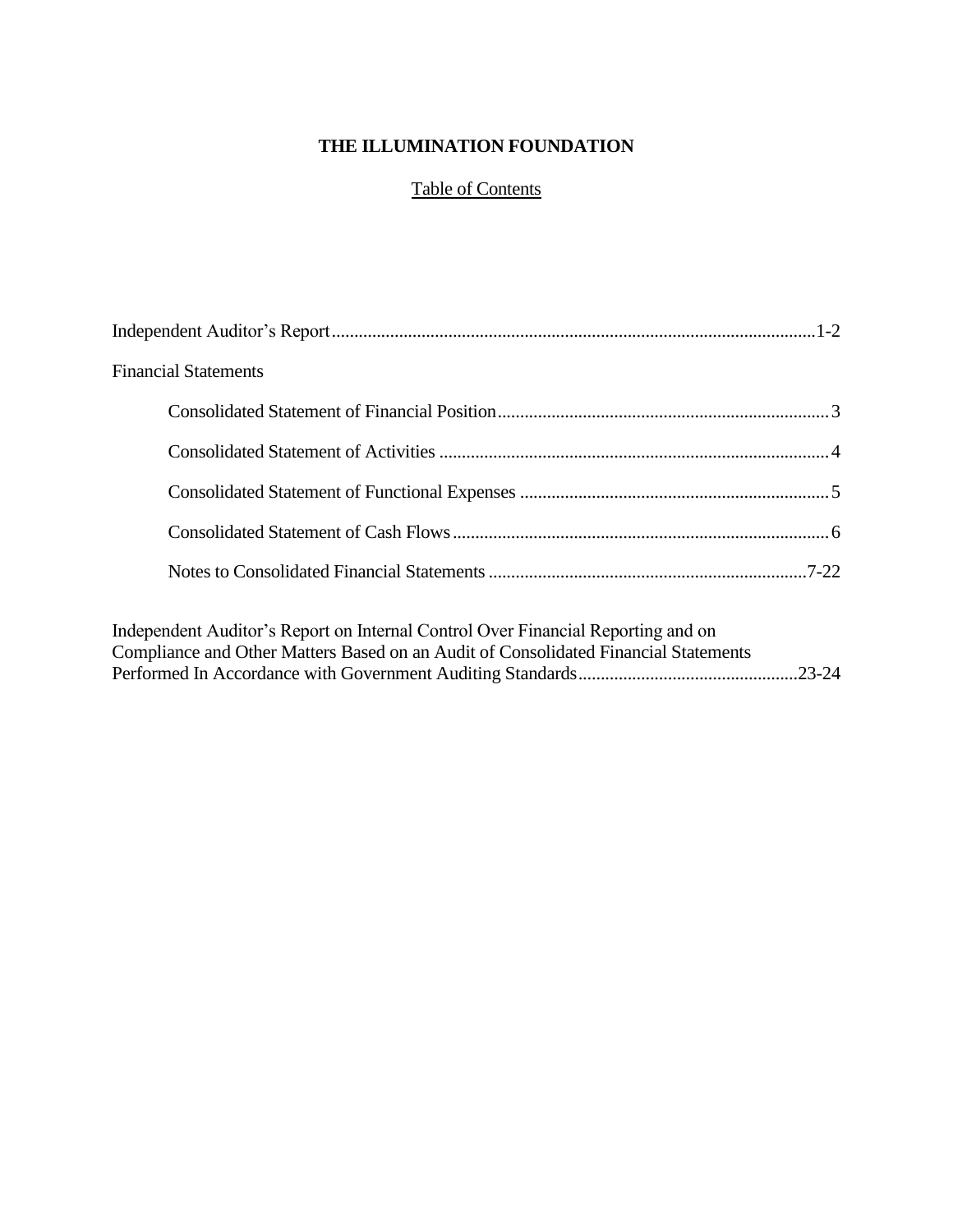**Stephens, Reidinger & Beller LLP** *1301 Dove St., Suite 890*

Certified Public Accountants *Newport Beach, CA 92660*

*Telephone 949 752 7400 Facsimile 949 752 1883 www.srbcpa.com* 

## **Independent Auditor's Report**

To the Board of Directors The Illumination Foundation

#### **Report on the Financial Statements**

We have audited the accompanying consolidated financial statements of The Illumination Foundation, (a nonprofit organization) and its wholly-owned limited liability company, Home4Health Broadway LLC, which comprise the consolidated statement of financial position as of June 30, 2020, and the related consolidated statements of activities, functional expenses, and cash flows for the year then ended, and the related notes to the financial statements.

#### **Management's Responsibility for the Financial Statements**

Management is responsible for the preparation and fair presentation of these consolidated financial statements in accordance with accounting principles generally accepted in the United States of America; this includes the design, implementation, and maintenance of internal control relevant to the preparation and fair presentation of consolidated financial statements that are free from material misstatement, whether due to fraud or error.

#### **Auditor's Responsibility**

Our responsibility is to express an opinion on these consolidated financial statements based on our audit. We conducted our audit in accordance with auditing standards generally accepted in the United States of America and the standards applicable to financial audits contained in *Government Audit Standards,* issued by the Comptroller General of the United States. Those standards require that we plan and perform the audit to obtain reasonable assurance about whether the financial statements are free from material misstatement.

An audit involves performing procedures to obtain audit evidence about the amounts and disclosures in the financial statements. The procedures selected depend on the auditor's judgment, including the assessment of the risk of material misstatement of the financial statements, whether due to fraud or error. In making those risk assessments, the auditor considers internal control relevant to the entity's preparation and fair presentation of the financial statements in order to design audit procedures that are appropriate in the circumstances, but not for the purpose of expressing an opinion on the effectiveness of the entity's internal control. Accordingly, we express no such opinion. An audit also includes evaluating the appropriateness of accounting policies used and the reasonableness of significant accounting estimates made by management, as well as evaluating the overall presentation of the financial statements.

We believe that the audit evidence we have obtained is sufficient and appropriate to provide a basis for our audit opinion.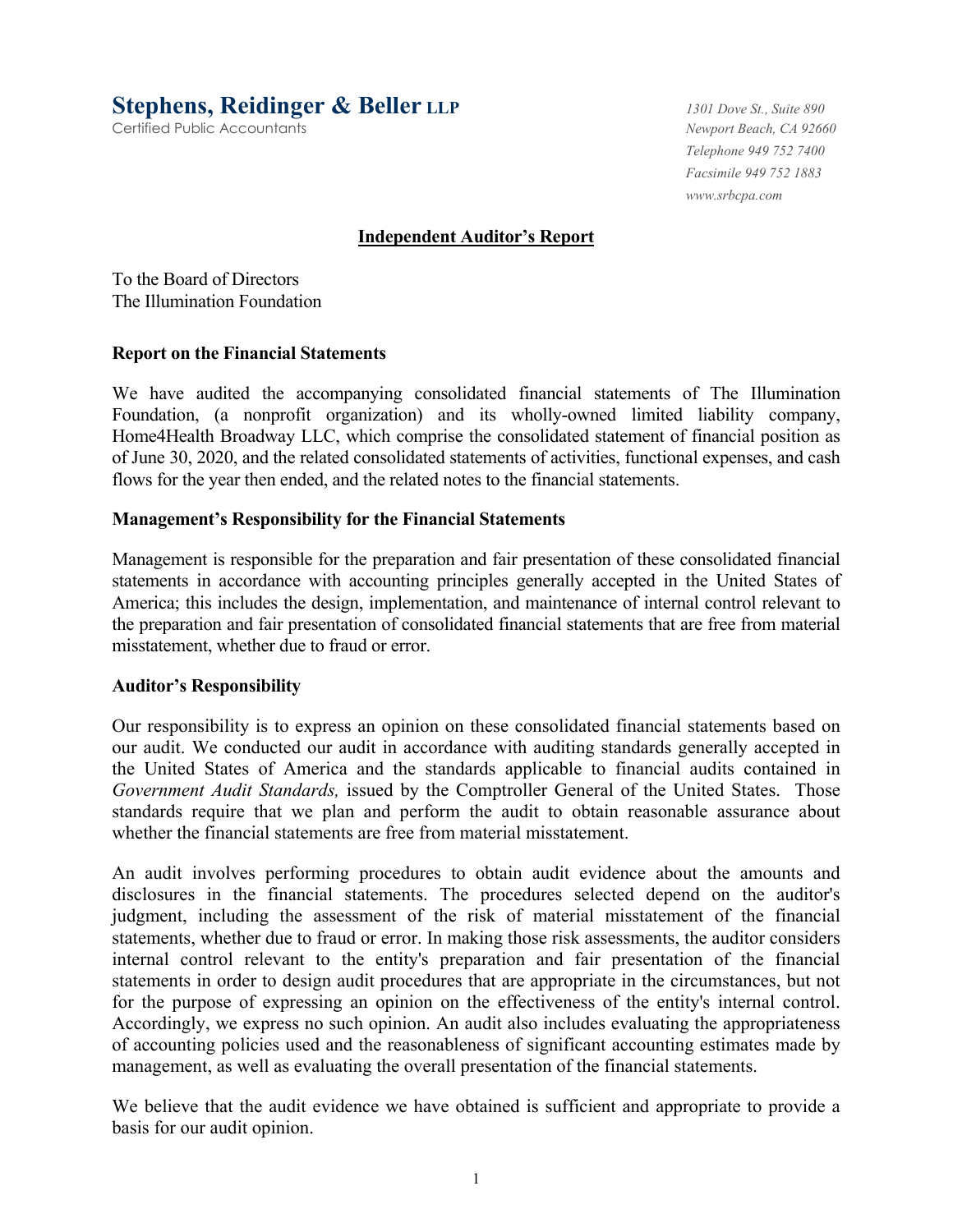## **Opinion**

In our opinion, the consolidated financial statements referred to above present fairly, in all material respects, the financial position of The Illumination Foundation and Home4Health Broadway LLC as of June 30, 2020, and the changes in their net assets and their cash flows for the year then ended in accordance with accounting principles generally accepted in the United States of America.

#### **Other Reporting Required by** *Government Auditing Standards*

In accordance with *Government Auditing Standards*, we have also issued our report dated January 29, 2021 on our consideration of The Illumination Foundation's internal control over financial reporting and on our tests of its compliance with certain provisions of laws, regulations, contracts, and grant agreements and other matters. The purpose of that report is to describe the scope of our testing of internal control over financial reporting and compliance and the results of that testing, and not to provide an opinion on internal control over financial reporting or on compliance. That report is an integral part of an audit performed in accordance with *Government Auditing Standards* in considering The Illumination Foundation's internal control over financial reporting and compliance.

Stephens, Reidinger + Beller LLP

Newport Beach, California January 29, 2021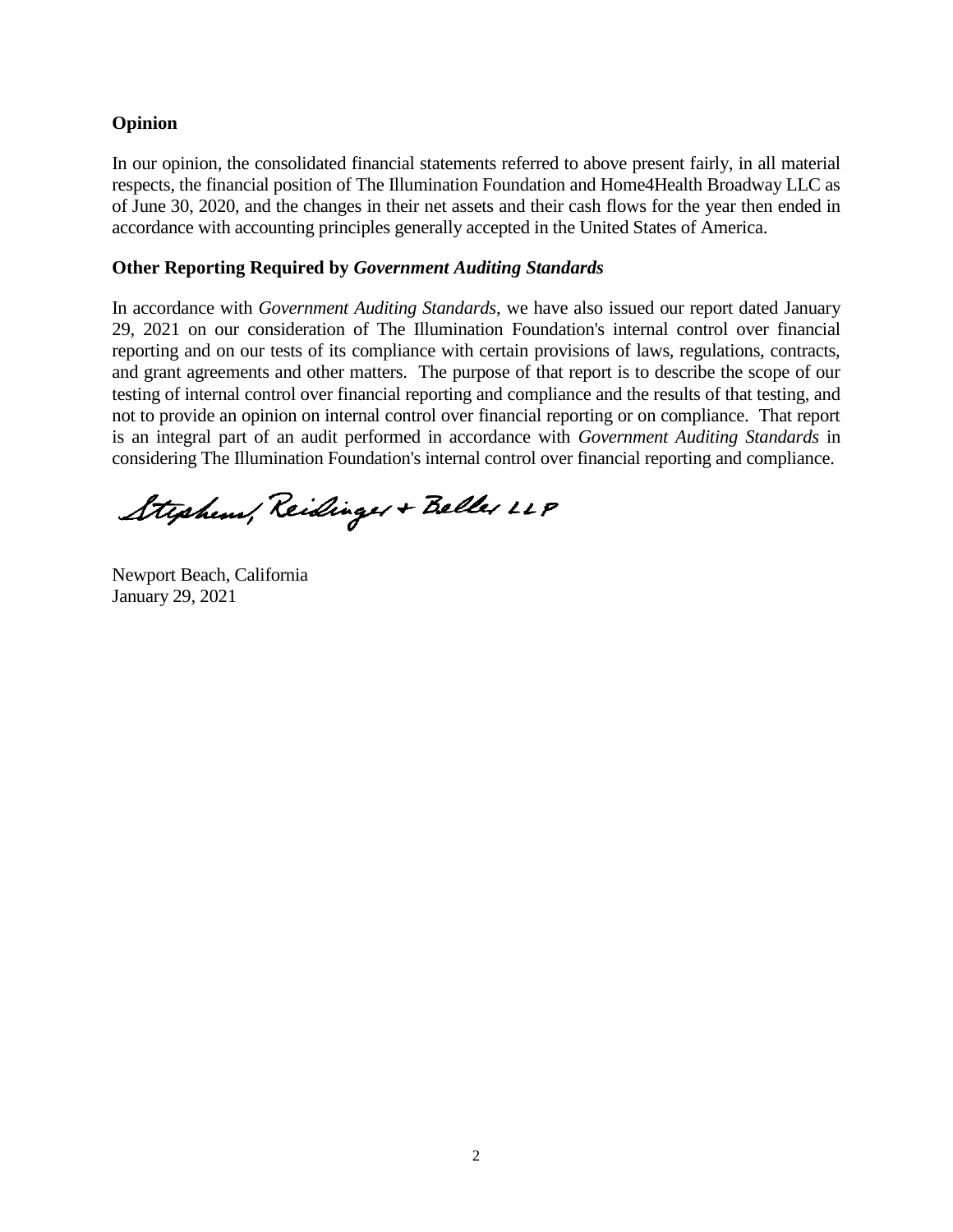# **CONSOLIDATED STATEMENT OF FINANCIAL POSITION**

# June 30, 2020

## **ASSETS**

| <b>Current Assets</b>                                 |               |            |
|-------------------------------------------------------|---------------|------------|
| Cash and cash equivalents                             | \$            | 3,074,078  |
| Accounts receivable                                   |               | 2,406,891  |
| Prepaid expenses                                      |               | 205,150    |
| Total current assets                                  |               | 5,686,119  |
| Property and Equipment                                |               |            |
| Buildings, furniture, equipment, improvements & land, |               |            |
| net of accumulated depreciation of \$1,196,175        |               | 5,273,703  |
| Deposits                                              |               | 551,265    |
| <b>Total assets</b>                                   |               |            |
|                                                       | <sup>\$</sup> | 11,511,087 |
| <b>LIABILITIES AND NET ASSETS</b>                     |               |            |
| <b>Current Liabilities</b>                            |               |            |
| Accounts payable                                      | \$            | 2,486,744  |
| <b>Accrued liabilities</b>                            |               | 1,038,148  |
| Current maturities of notes payable                   |               | 753,819    |
| Current portion of service obligation                 |               | 52,577     |
| Deferred revenue                                      |               | 98,775     |
| Total current liabilities                             |               | 4,430,063  |
| Long Term Liabilities                                 |               |            |
| Notes payable - net of current maturities             |               | 2,501,598  |
| Service obligation - net of current portion           |               | 309,654    |
| Line of credit                                        |               | 500,000    |
| <b>Total liabilities</b>                              |               | 7,741,315  |
| Net assets                                            |               |            |
| Without donor restrictions                            |               | 2,778,390  |
| With donor restrictions                               |               | 991,382    |
| Total net assets                                      |               | 3,769,772  |
| Total liabilities and net assets                      | \$            | 11,511,087 |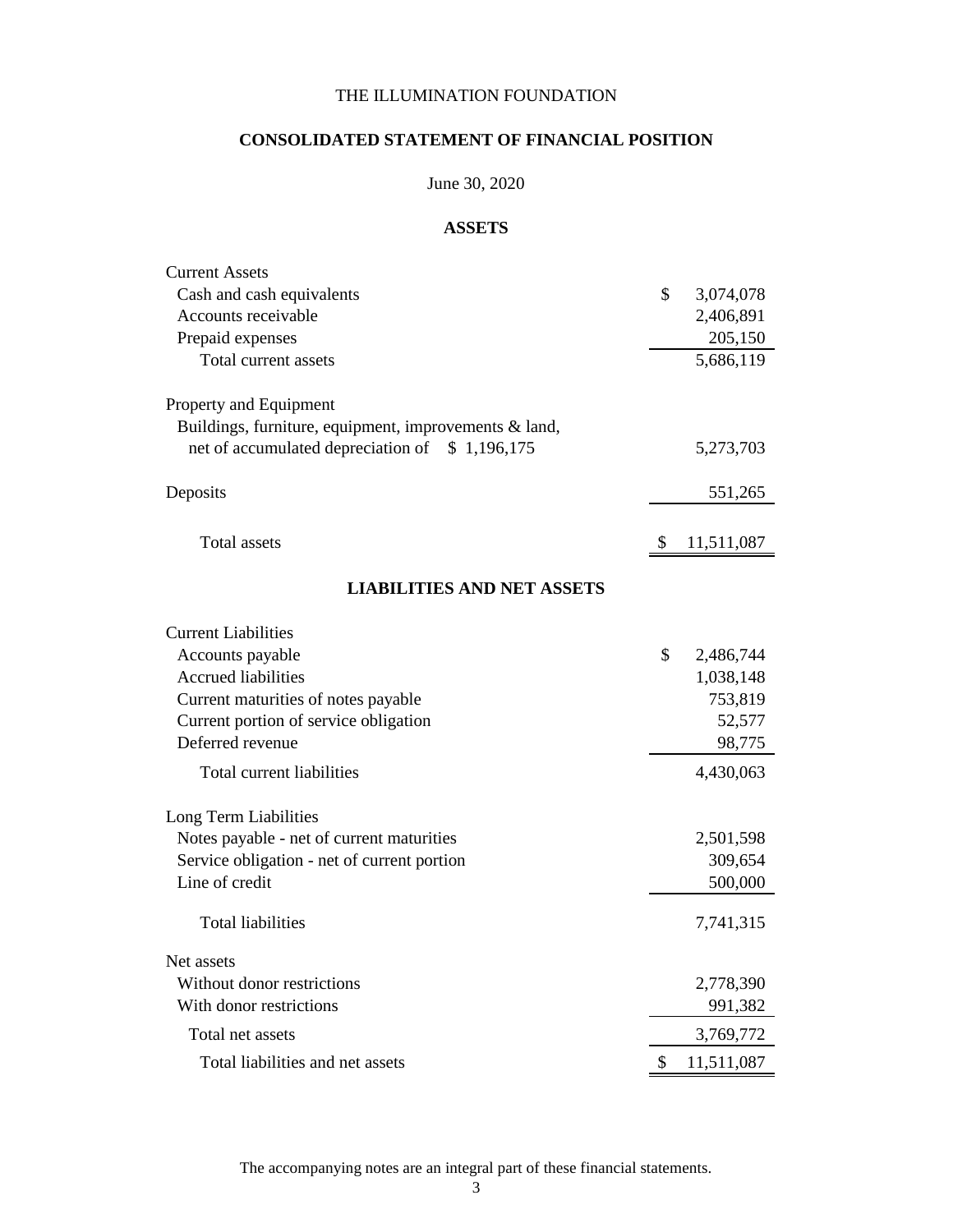# **CONSOLIDATED STATEMENT OF ACTIVITIES**

# For the Year Ended June 30, 2020

|                                        | <b>Without Donor</b><br>Restrictions | <b>With Donor</b><br>Restrictions | Total            |
|----------------------------------------|--------------------------------------|-----------------------------------|------------------|
| Revenue and other support              |                                      |                                   |                  |
| Program service fees                   | \$<br>15,160,410                     | \$                                | \$<br>15,160,410 |
| Federal awards                         | 8,427,085                            |                                   | 8,427,085        |
| Contributions                          | 1,558,940                            | 1,625,500                         | 3,184,440        |
| Special events, net of direct expenses |                                      |                                   |                  |
| of \$379,359                           | 800,813                              | 382,800                           | 1,183,613        |
| In-kind contributions                  | 1,303,853                            |                                   | 1,303,853        |
| Other income                           | 347,407                              |                                   | 347,407          |
| Net assets released from restrictions  | 1,446,655                            | (1,446,655)                       |                  |
| Total revenue and other support        | 29,045,163                           | 561,645                           | 29,606,808       |
| Expenses                               |                                      |                                   |                  |
| Program services                       | 25,352,907                           |                                   | 25,352,907       |
| Management & general                   | 2,350,150                            |                                   | 2,350,150        |
| Fundraising                            | 794,877                              |                                   | 794,877          |
| Total expenses                         | 28,497,934                           |                                   | 28,497,934       |
| Increase in net assets                 | 547,229                              | 561,645                           | 1,108,874        |
| Net assets at beginning of year        | 2,231,161                            | 429,737                           | 2,660,898        |
| Net assets at end of year              | \$<br>2,778,390                      | \$<br>991,382                     | \$<br>3,769,772  |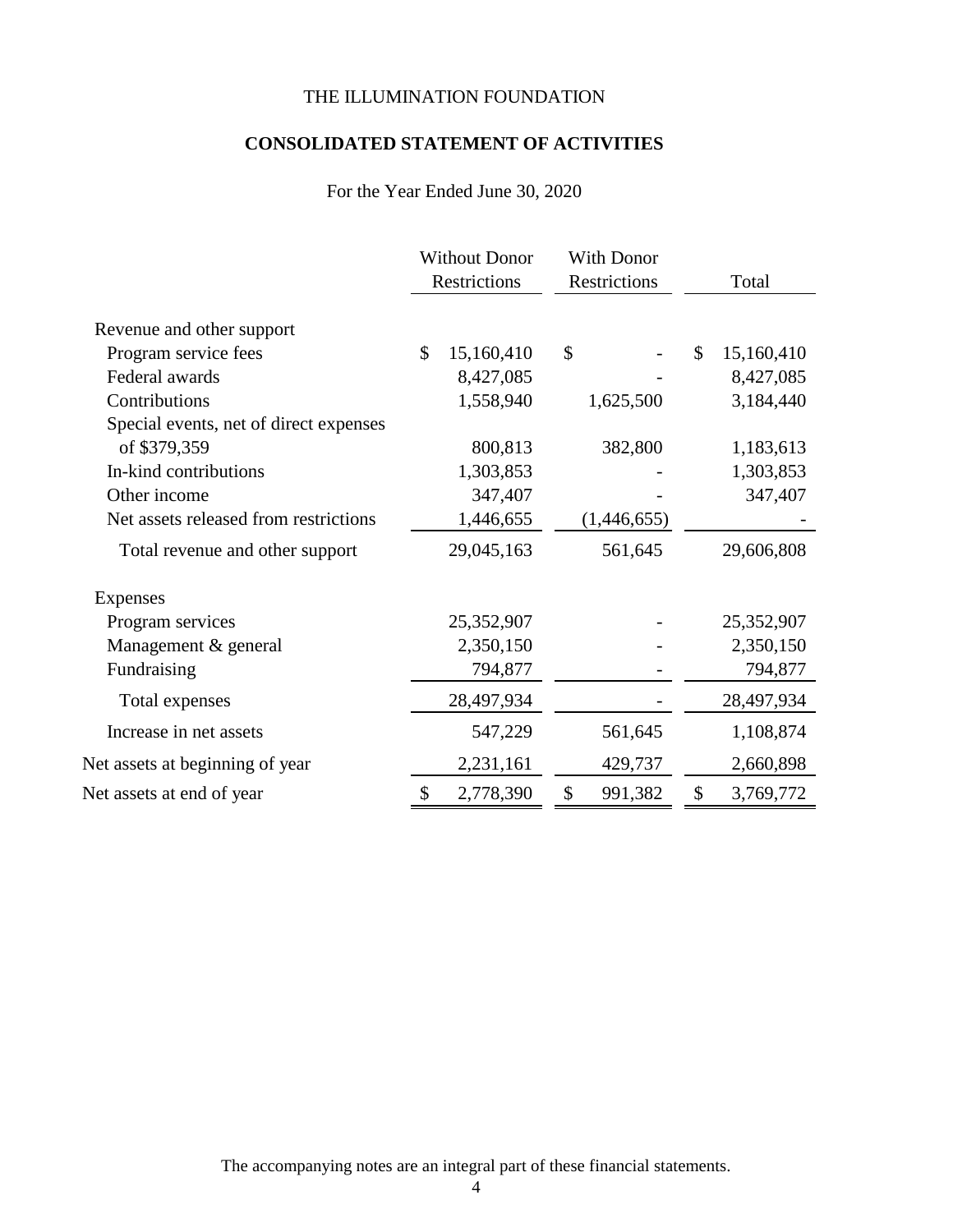#### **CONSOLIDATED STATEMENT OF FUNCTIONAL EXPENSES**

#### For the Year Ended June 30, 2020

|                                            | Program       | Management      |                        |                  |
|--------------------------------------------|---------------|-----------------|------------------------|------------------|
|                                            | Services      | & General       | Fundraising            | Total            |
| Advertising                                | $\mathcal{S}$ | \$<br>600       | $\mathcal{S}$<br>6,459 | \$<br>7,059      |
| Conference, convention & meetings          | 1,682         | 5,477           | 475                    | 7,634            |
| Depreciation                               | 279,228       | 21,993          | 10,288                 | 311,509          |
| Direct client care                         | 6,342,699     |                 |                        | 6,342,699        |
| Donated services, materials and facilities | 568,673       |                 | 23,027                 | 591,700          |
| Dues, fees $\&$ subscriptions              | 923           | 52,687          | 1,259                  | 54,869           |
| Employee benefits                          | 1,174,381     | 127,711         | 55,455                 | 1,357,547        |
| Equipment rental and maintenance           | 293,061       | 57,695          | 1,591                  | 352,347          |
| Insurance                                  | 447,724       | 36,752          | 11,423                 | 495,899          |
| Interest expense                           | 84,931        | 66,306          |                        | 151,237          |
| License, permits and taxes                 | 72,289        | 12,491          |                        | 84,780           |
| Miscellaneous                              | 19,151        | 27,009          | 1,659                  | 47,819           |
| Office expense                             | 13,803        | 13,942          | 6,147                  | 33,892           |
| Payroll taxes                              | 694,339       | 77,586          | 34,239                 | 806,164          |
| Professional services                      | 2,083,607     | 485,565         | 140,362                | 2,709,534        |
| <b>Salaries</b>                            | 8,813,485     | 1,029,950       | 474,284                | 10,317,719       |
| Rent, parking and other occupancy          | 881,903       | 72,386          | 2,381                  | 956,670          |
| Repairs and maintenance                    | 287,509       | 24,726          |                        | 312,235          |
| Staff development and recruiting           | 34,161        | 108,448         | 291                    | 142,900          |
| Supplies                                   | 507,341       | 29,737          | 2,726                  | 539,804          |
| Telephone                                  | 138,493       | 18,896          | 630                    | 158,019          |
| Temporary help                             | 2,266,648     | 558             | 19,880                 | 2,287,086        |
| Travel                                     | 119,579       | 67,650          | 2,301                  | 189,530          |
| <b>Utilities</b>                           | 227,297       | 11,985          |                        | 239,282          |
| <b>Total Expenses</b>                      | 25,352,907    | \$<br>2,350,150 | 794,877<br>\$          | \$<br>28,497,934 |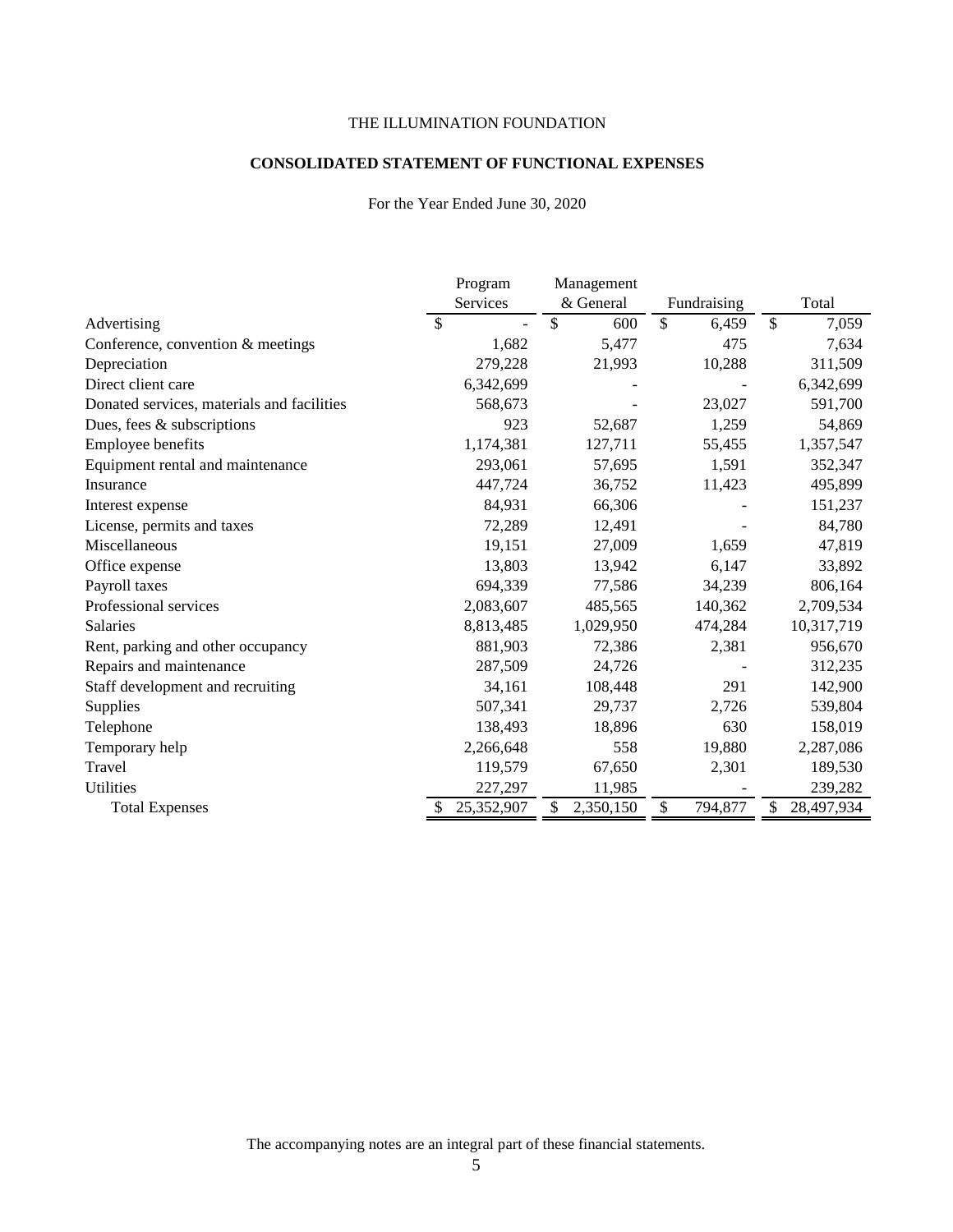# **CONSOLIDATED STATEMENT OF CASH FLOWS**

## For the Year Ended June 30, 2020

| Cash flows from operating activities           |                 |
|------------------------------------------------|-----------------|
| Increase in net assets                         | \$<br>1,108,874 |
| Adjustments to reconcile change in net assets  |                 |
| Depreciation                                   | 311,509         |
| Amortization of service contract               | (64,260)        |
| Gain on disposal of asset                      | (193, 031)      |
| (Increase) decrease in operating assets        |                 |
| Accounts receivable                            | 150,560         |
| Prepaid expenses                               | (90, 444)       |
| Deposits                                       | (463, 615)      |
| Increase (decrease) in operating liabilities   |                 |
| Accounts payable                               | 1,514,651       |
| <b>Accrued liabilities</b>                     | 410,863         |
| Deferred revenue                               | (61, 120)       |
| Net cash provided from operating activities    | 2,623,987       |
| Cash flows from investing activities           |                 |
| Proceeds from the disposal of fixed assets     | 3,233,708       |
| Acquisition of property and equipment          | (2,925,840)     |
| Net cash used in investing activities          | 307,868         |
| Cash flows from financing activities           |                 |
| Repayment of notes payable                     | (3,889,351)     |
| Proceeds from notes payable                    | 2,839,200       |
| Net cash used in financing activities          | (1,050,151)     |
| Net increase in cash and cash equivalents      | 1,881,704       |
| Cash and cash equivalents at beginning of year | 1,192,374       |
| Cash and cash equivalents at end of year       | \$<br>3,074,078 |
| Supplemental disclosures                       |                 |
| Cash paid during the year for interest         | \$<br>151,700   |
| Noncash investing and financing activities     |                 |
| Financed vehicle purchase                      | \$<br>37,981    |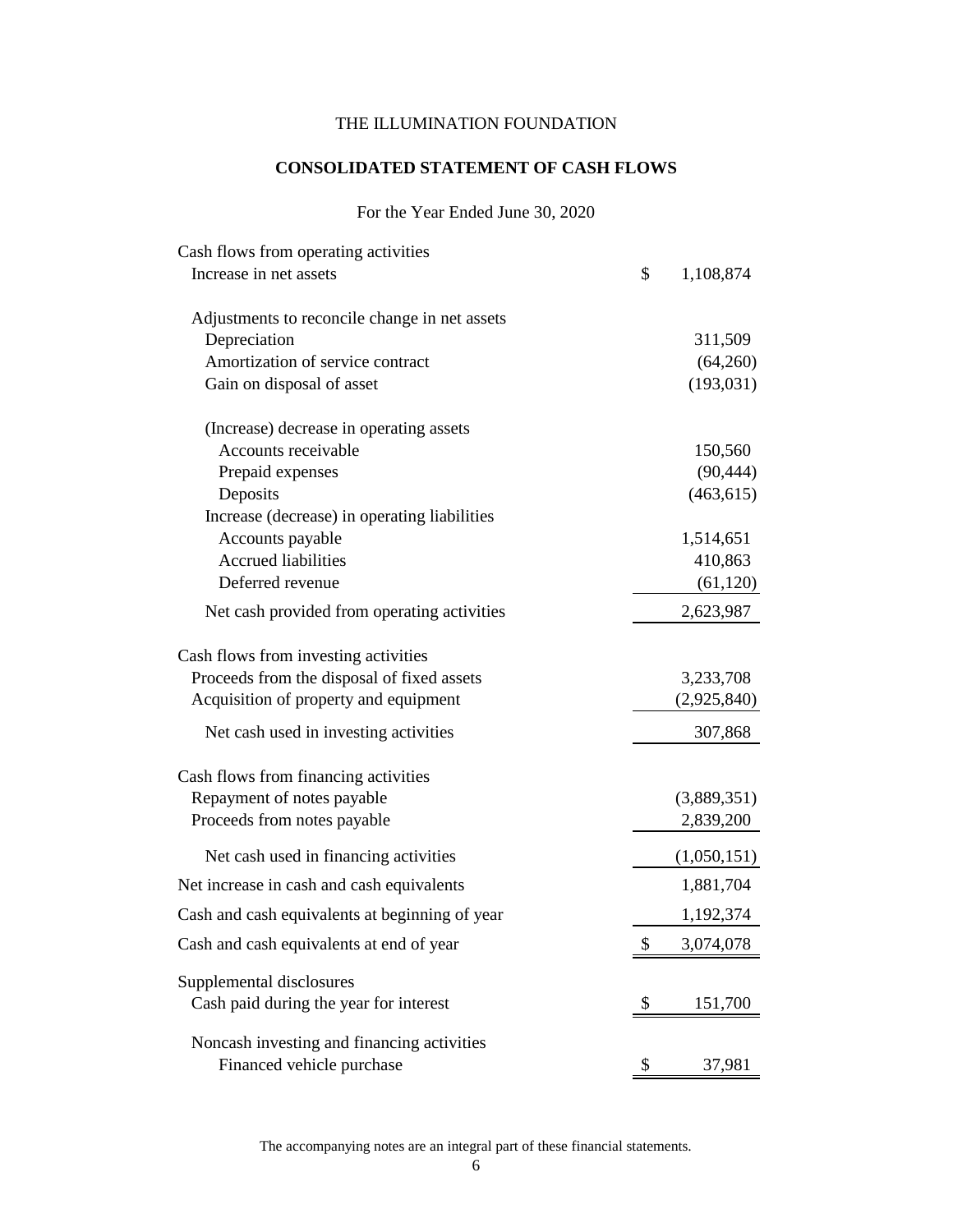## **NOTES TO CONSOLIDATED FINANCIAL STATEMENTS**

June 30, 2020

## **NOTE 1: NATURE OF ORGANIZATION**

The Illumination Foundation ("IF") is a non-profit organization established to provide housing and social services to homeless individuals and families. The Organization is exempt from federal income taxes under section  $501(c)(3)$  of the Internal Revenue Code and Section 23701 of the California Revenue and Taxation Code.

IF combines housing and social services with healthcare and behavioral mental health services to reduce the impacts of homelessness and people's vulnerability to future homelessness.

On April 25, 2019, The Illumination Foundation formed Home4Health Broadway LLC ("Home4Health"), a wholly-owned California limited liability company. Home4Health is organized and operated exclusively for charitable purposes and is engaged in the acquisition, construction, rehabilitation, operations, and/or disposition of real and personal property for the provision of health care services, recuperative care, and affordable housing for low income individuals and families. During the year ended June 30, 2020, the property held by Home4Health was sold to an affiliated entity in which the Organization has an investment interest as described in Note 4. Subsequently, Home4Health was dissolved on August 31, 2020.

The accompanying consolidated financial statements present the consolidated accounts of The Illumination Foundation and Home4Health. All intercompany accounts and transactions have been eliminated. The Illumination Foundation and Home4Health are referred collectively as the "Organization."

# **NOTE 2: SUMMARY OF SIGNIFICANT ACCOUNTING POLICIES**

## *Basis of Accounting*

The financial statements have been prepared on the accrual basis of accounting in accordance with accounting principles generally accepted in the United States of America (GAAP).

## *New Pronouncement*

In June 2018, the Financial Accounting Standards Board (FASB) issued Accounting Standard Update (ASU) 2018-08, *Not-for-Profit Entities – Revenue Recognition (Subtopic 958-605).* ASU 2018-08 provides guidance for entities to distinguish revenue sources between contributions and exchange transactions and determining whether a contribution is conditional, including indicators that help an entity assess whether an agreement contains a barrier to entitlement. ASU 2018-08 became effective for fiscal periods beginning after December 15, 2018 and management has elected to adopt ASU 2018-08 as of and for the year ending June 30, 2020.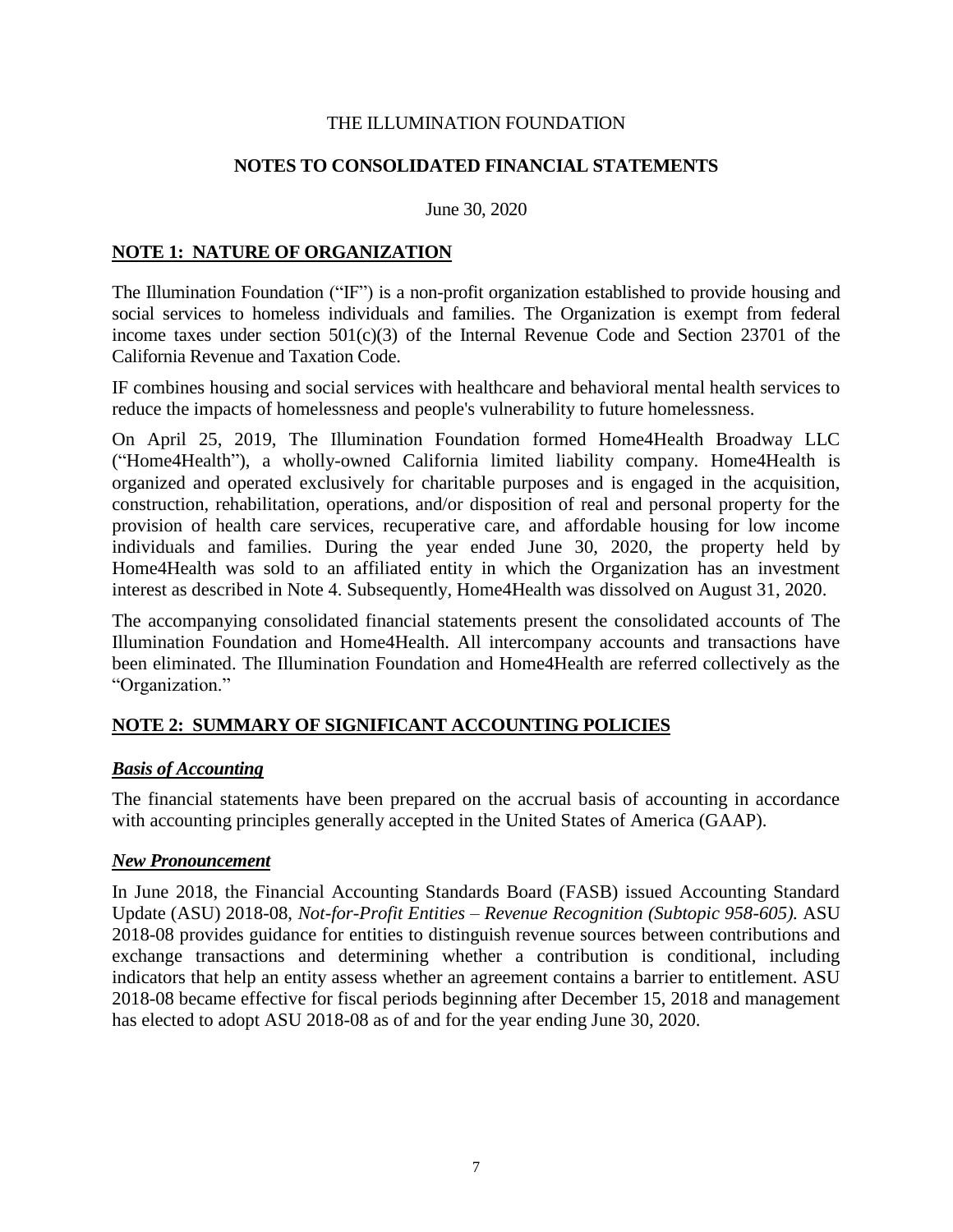## **NOTES TO CONSOLIDATED FINANCIAL STATEMENTS (continued)**

#### June 30, 2020

## **NOTE 2: SUMMARY OF SIGNIFICANT ACCOUNTING POLICIES** (continued)

#### *Accounting Pronouncements Not Yet Adopted*

In May 2014, the FASB issued ASU No. 2014-09, *Revenue from Contracts with Customers*. This update was issued to clarify the principles for recognizing revenue and to develop a common revenue standard for U.S. GAAP. The core principle of the guidance is that an entity should recognize revenue to depict the transfer of promised goods or services to customers in an amount that reflects the consideration to which the entity expects to be entitled in exchange for those goods or services. The standard will be effective for the Organization for its year ending June 30, 2021.

In February 2016, the FASB issued ASU 2016-02, *Leases*. ASU 2016-02 establishes a comprehensive new lease accounting model. The new standard clarifies the definition of a lease and causes lessees to recognize leases on the balance sheet as a lease liability with a corresponding right-of-use asset for leases with a lease term of more than one year. The Organization will be required to adopt ASU 2016-02 effective for the fiscal year ending June 30, 2023. Early adoption is permitted. The Organization is currently evaluating the impact that ASU 2016-02 will have on the Organization's financial statements and related disclosures.

## *Net Assets*

The financial statements report net assets and changes in net assets in two classes that are based upon the existence or nonexistence of restrictions on use that are placed by its donors. The two classes of net assets are as follows:

Net Assets Without Donor Restrictions – Net assets without donor restrictions are resources available to support the Organization's operations. The only limits on the use of these net assets, if any, are the broad limits resulting from the nature of the Organization, the environment in which it operates, the purposes specified in its corporate documents and its application for tax-exempt status, and any limits resulting from contractual agreements with creditors and others that are entered into in the course of its operations.

Support that is restricted by a donor is reported as an increase in net assets without donor restrictions if the restriction expires in the period in which the support is recognized. All other donor-restricted support is reported as an increase in net assets with donor restrictions, depending on the nature of the restriction.

Net Assets With Donor Restrictions – Net assets with donor restrictions are resources that are restricted by a donor for use for a specified purpose or in a particular future period. Some donor-imposed restrictions are temporary in nature, and the restriction will expire when the resources are used in accordance with the donor's instructions or when the stipulated time has passed. Other donor-imposed restrictions are perpetual in nature and the Organization must continue to use these resources in accordance with donor's restrictions.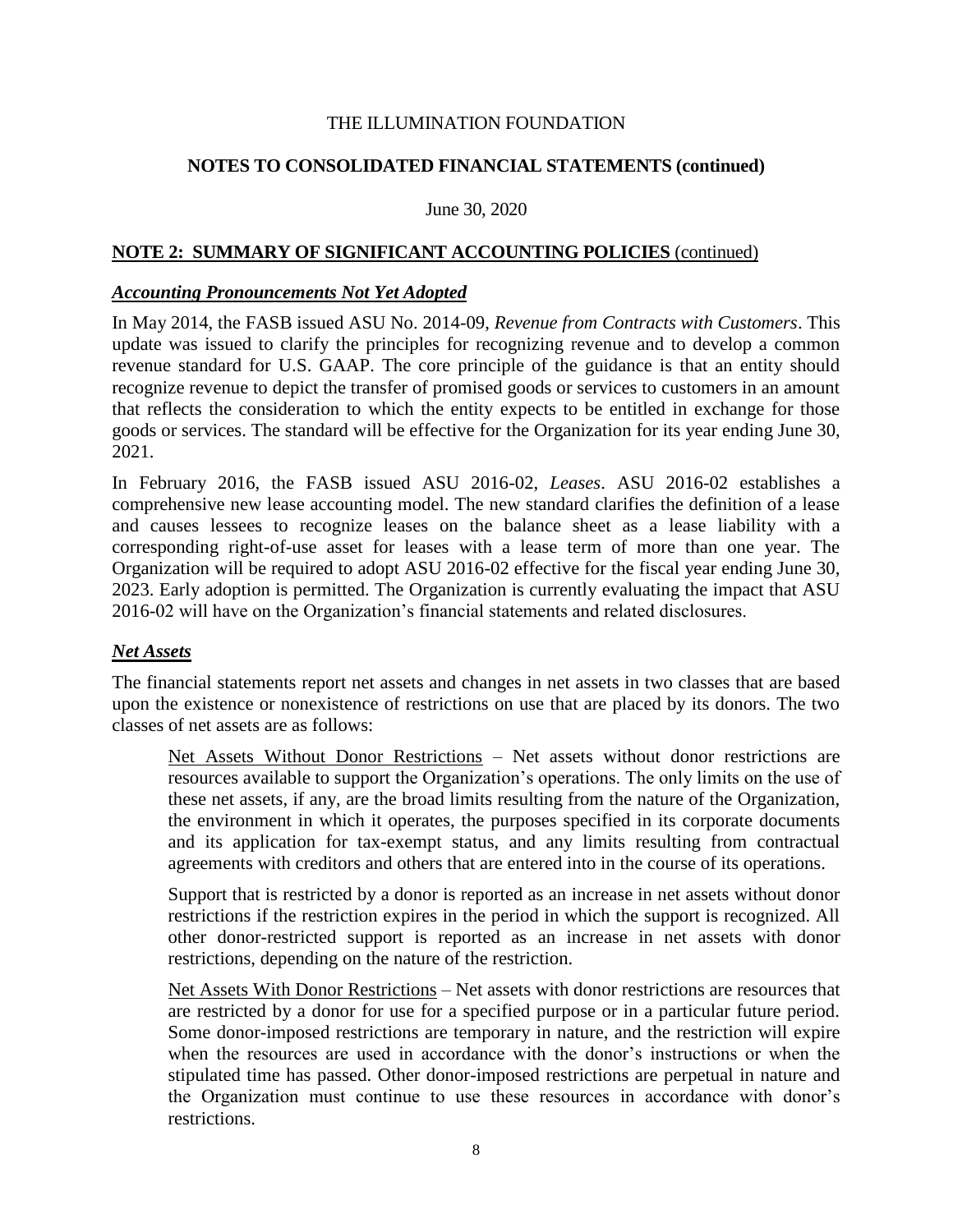# **NOTES TO CONSOLIDATED FINANCIAL STATEMENTS (continued)**

#### June 30, 2020

## **NOTE 2: SUMMARY OF SIGNIFICANT ACCOUNTING POLICIES** (continued)

#### *Net Assets (continued)*

The Organization's unspent contributions are included in this class if the donor has limited their use. When a donor's restriction is satisfied, the expiration of the restriction is reported in the financial statements by reclassifying the net assets from net assets with donor restrictions to net assets without donor restrictions.

#### *Classification of Transactions*

All revenues are reported as increases in net assets without donor restrictions in the statement of activities unless the donor specified the use of the related resource for a specified purpose or for a future period. All expenses are reported as decreases in net assets without donor restrictions.

## *Cash and Cash Equivalents*

For purposes of the statement of cash flows, the Organization considers all cash and other highly liquid investments with maturities of three months or less to be cash equivalents.

## *Concentration of Credit Risk*

The Organization places its cash deposits with high-credit quality financial institutions. At times, balances in the organization's cash accounts may exceed the Federal Deposit Insurance Corporation's (FDIC) insurance limit. The Organization has not incurred losses related to carrying cash balances in excess of the FDIC insurance limit.

## *Estimates*

The preparation of the financial statements in accordance with generally accepted accounting principles in the United States of America requires management to make estimates and assumptions that affect certain reported amounts of assets and liabilities and disclosures of contingent assets and liabilities at the date of the financial statements and the reported amounts of revenue and expenses during the reporting period. Actual results may differ from those estimates.

#### *Accounts Receivable*

Accounts receivable include balances due from various federal, state and local agencies in connection to the recuperative care program, third-party contracts and grants. Recuperative care receivables are due within 30 days. Contract and grant receivables are due upon receipt, in connection to expense reimbursement agreements.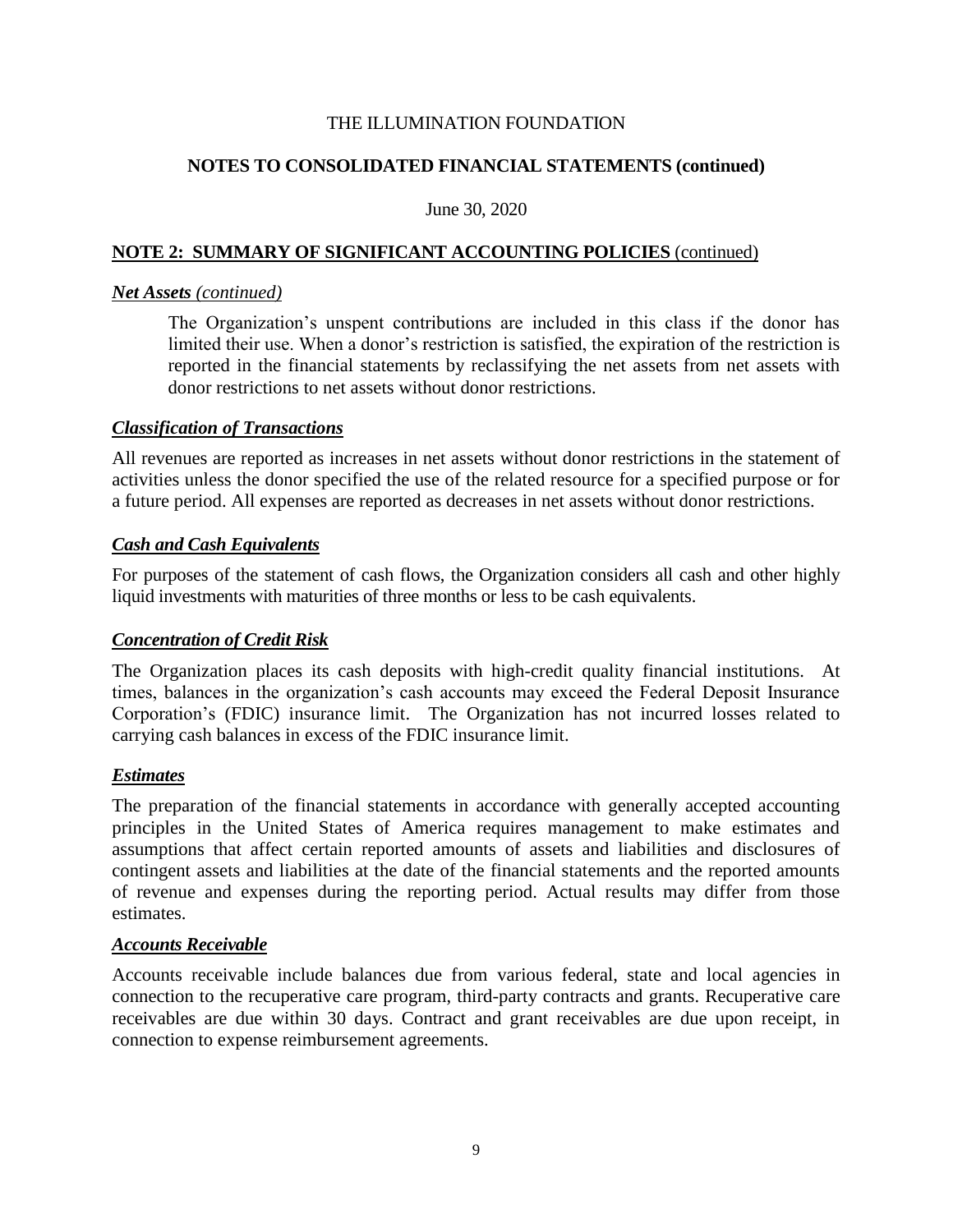## **NOTES TO CONSOLIDATED FINANCIAL STATEMENTS (continued)**

#### June 30, 2020

## **NOTE 2: SUMMARY OF SIGNIFICANT ACCOUNTING POLICIES** (continued)

#### *Accounts Receivable (continued)*

Accounts receivable are stated at unpaid balances, less an allowance for doubtful accounts. The Organization provides for losses on accounts receivable using the allowance method. The allowance is based on experience, third-party contracts and other circumstances, which may affect the collectability of the various accounts receivables. In the opinion of management, all receivables for the year ended June 30, 2020 are collectable. Therefore, no allowance for doubtful accounts has been provided.

#### *Property and Equipment*

Property and equipment purchased by the Organization are carried at cost. Major renewals and betterments are capitalized. The Organization's capitalization threshold is \$1,000. Maintenance, repairs and minor renewals are expensed as incurred. When properties are retired or otherwise disposed of, the related cost and accumulated depreciation are removed from the accounts and gains or losses are credited or charged to income.

Contributed property and equipment are reported as support and carried at fair value at the time of donation. Assets donated with restrictions regarding their use and contributions of cash that must be used for property or equipment are reported as restricted support. Absent donor stipulations regarding how long their donated assets must be maintained, the Organization reports expirations of restrictions when the donated or acquired assets are placed into service.

Depreciation is recorded on the straight-line basis over the estimated useful lives of the related assets as follows: computer and equipment for 3 to 5 years; furniture and fixtures for 5 years; vehicles for 3 to 5 years; leasehold improvements for 2 years; and building and improvements for 7 to 25 years.

#### *Investments*

Investments in limited liability companies in which the Organization does not have control but has the ability to exercise significant influence over operating and financial policies are accounted for using the equity method of accounting. The equity method investments are recorded in the statement of financial position and the Organization's share of earnings or losses from these investments are recorded in the accompanying statement of financial activity.

## *Income Taxes*

The Organization is exempt from Federal and California income tax under Internal Revenue Code (IRC) Section 501(c)(3) and Section 23701 of the California Revenue and Taxation Code. Therefore, no provision for income taxes has been included in the accompanying financial statements.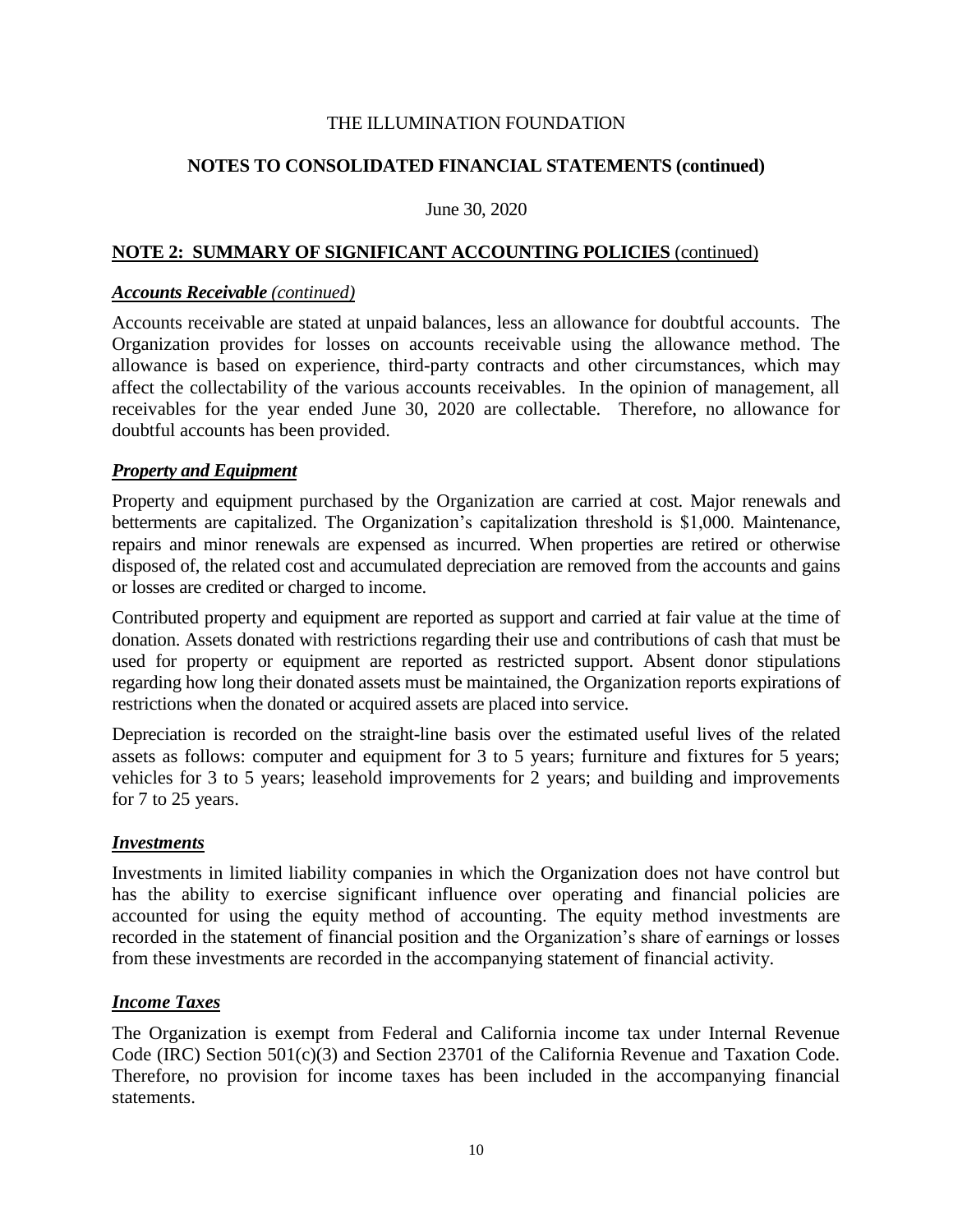# **NOTES TO CONSOLIDATED FINANCIAL STATEMENTS (continued)**

#### June 30, 2020

## **NOTE 2: SUMMARY OF SIGNIFICANT ACCOUNTING POLICIES** (continued)

#### *Compensated Absences*

Vacation benefits are allowed to accumulate and upon an employee's termination or retirement are paid out at the individual's regular payroll rate. The balance of accumulated vacation benefits at June 30, 2020 was \$343,609 and is included in accrued liabilities in the statement of financial position.

## *Deferred Revenue*

Funds received in advance of program services or activities to be performed or delivered in future periods are recorded as deferred revenue in the accompanying statement of financial position. Revenues relating to such advance payments are recognized as the required services or activities are performed and the related exchange transaction is completed. Deferred revenue as of June 30, 2020 totaled \$98,775.

## *Donated Materials, Services, and Facilities*

Donated noncash assets are recorded at estimated fair values at the date received. Donated property and equipment capitalized during the year ended June 30, 2020 totaled \$635,000. Other donated materials and noncash assets received during the year ended June 30, 2020 totaled \$130,993. Donated services are recognized when a nonfinancial asset is created or specialized skills are required and the Organization would otherwise need to purchase the services. Donated services for the housing, recuperative care, children's and healthcare outreach programs totaling \$290,021 were received and recognized during the year ended June 30, 2020. The Organization received \$81,539 in contributed services that were not recognized in the statement of activities during the year ended June 30, 2020. Donated facilities are reported as support income and rental expense. The total of donated facilities was \$247,839 during the year ended June 30, 2020.

## *Contributions*

In accordance with ASU 2018-08, the Organization is first required to determine whether a contribution is conditional or unconditional. An unconditional contribution is recognized immediately and classified as either net assets without donor restrictions or net assets with donor restrictions. Conditional promises to give are not recognized until all conditions are substantially met and all barriers to entitlement are overcome, at which point the contribution is recognized as unconditional.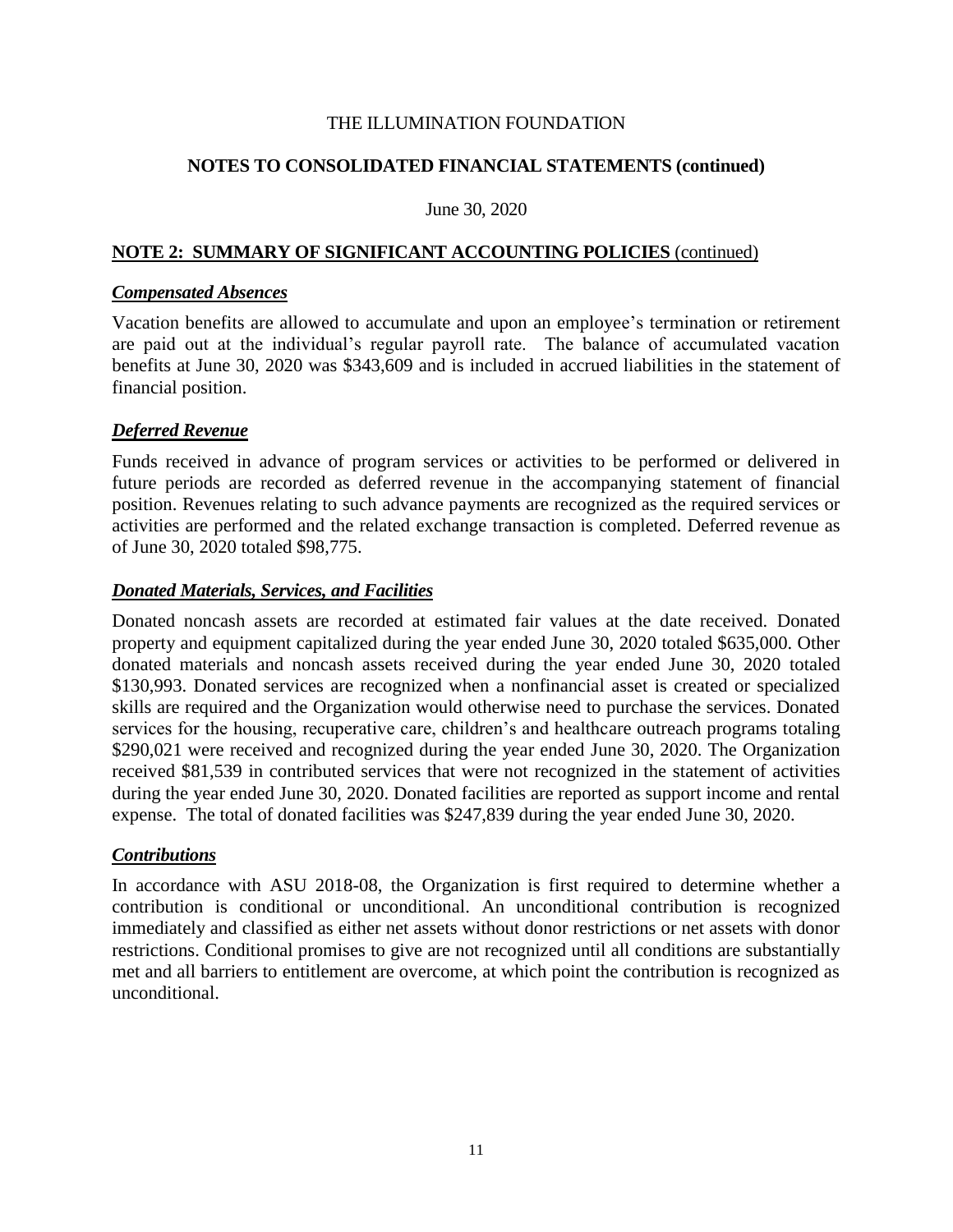# **NOTES TO CONSOLIDATED FINANCIAL STATEMENTS (continued)**

#### June 30, 2020

## **NOTE 2: SUMMARY OF SIGNIFICANT ACCOUNTING POLICIES** (continued)

#### *Functional Allocation of Expenses*

The costs of providing the various programs and other activities have been summarized on a functional basis in the statement of activities and statement of functional expenses. Expenses that can be identified with a specific program or service are charged directly to the program or service. Costs common to multiple functions have been allocated among various functions benefited using a reasonable allocation method that is consistently applied. The expenses that are allocated are as follows:

- The time and effort method is used to allocate salaries and benefits, professional services, temporary help and travel costs.
- Staffing, or the number of employees per department or program, is the method used to allocate costs for depreciation, rent, repair and maintenance, insurance, office expense, supplies, telephone and utilities.

Management and general expenses include costs that are not directly identifiable with any specific program, but which provide for the overall support and direction of the Organization.

Fundraising expenses are expensed as incurred and are charged to the respective fundraising cost center. When the Organization incurs shared costs that are both fundraising and management and general, the costs are allocated based on the methods described above.

## *Advertising Costs*

Advertising costs are expensed as incurred. Total advertising costs for the year ended June 30, 2020 was \$7,059.

## *Subsequent Events*

Management has evaluated subsequent events through January 29, 2021, the date when the financial statements were available for issue.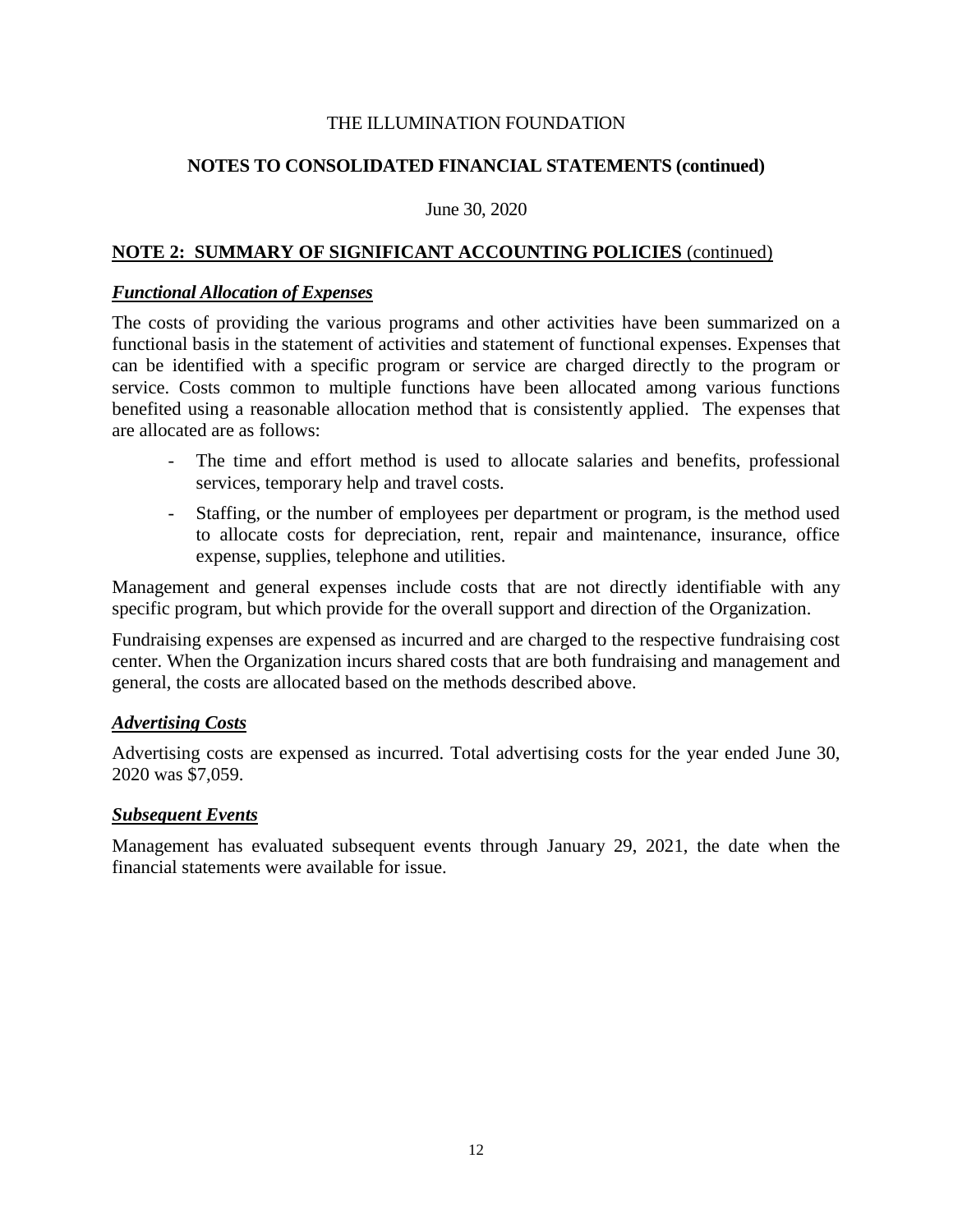## **NOTES TO CONSOLIDATED FINANCIAL STATEMENTS (continued)**

June 30, 2020

## **NOTE 3: PROPERTY AND EQUIPMENT**

Property and equipment as of June 30, 2020 is comprised of the following:

| Buildings & leasehold improvements | \$<br>2,290,296 |
|------------------------------------|-----------------|
| Furniture & fixtures               | 387,118         |
| Computers & equipment              | 476,329         |
| Vehicles                           | 239,768         |
| Construction in progress           | 2,251,367       |
| Accumulated depreciation           | (1, 196, 175)   |
| Subtotal                           | 4,448,703       |
| Land                               | 825,000         |
| Total                              | 5,273,703       |

Depreciation expense for the year ended June 30, 2020 was \$311,509.

# **NOTE 4: INVESTMENTS IN LLC's**

## *Illumination Housing LLC*

During January 2020, the Organization became a member of Illumination Housing LLC ("IHLLC"), a real estate investment entity. IHLLC was created to acquire and own properties through separate limited liability companies for the purpose of serving homeless individuals and families throughout Southern California. IHLLC has common and preferred member units. The Organization is the sole managing member owning 100% of common units with a \$100 investment in IHLLC. Capital contributions of \$1,000,000 each were made by five preferred members, two of which are affiliated with the Organization. As manager of IHLLC, the Organization is entitled to receive an annual management fee of 1.5% of total capital contributions plus total outstanding principal amount of all debts. For the year ended June 30, 2020, the Organization earned \$34,127 in related management fees.

During the year ended June 30, 2020, IHLLC acquired 9942 Broadway LLC, 8112 Holt LLC and 1927 Chateau LLC rental properties. In accordance with the property management agreement, dated January 1, 2020, the Organization, acting as an agent, is entitled to a property management fee of 6% of each LLC's effective gross income. For the year ended June 30, 2020, the Organization earned \$12,166 in property management fees. In addition, the Organization paid rents totaling \$196,845 for the rental of the three properties under IHLLC.

The Organization has elected to account for the investment in IHLLC using the equity method of accounting and has recorded the investment in the statement of financial position. The Organization also recorded its share of IHLLC's current year operations as an adjustment to the investment.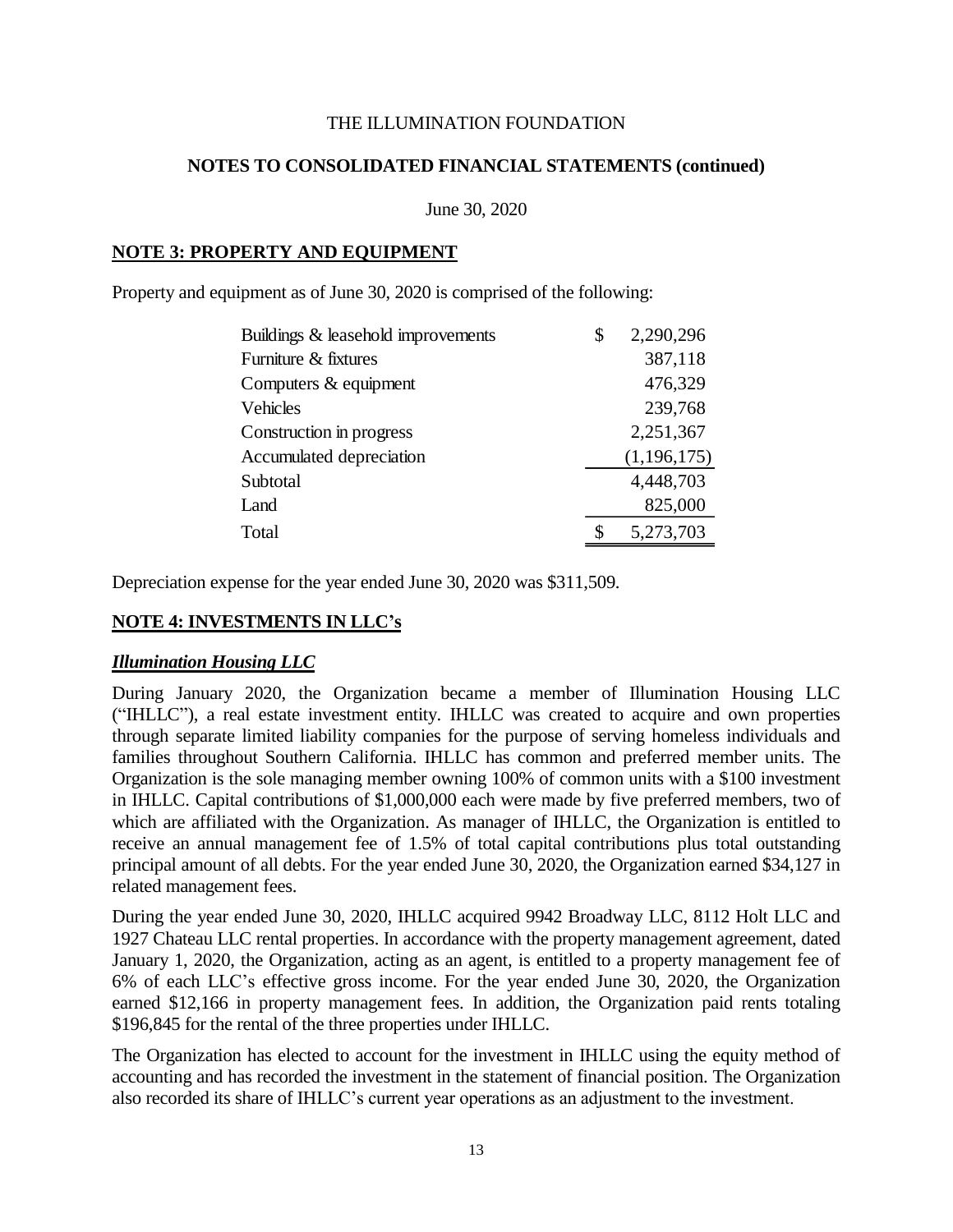#### **NOTES TO CONSOLIDATED FINANCIAL STATEMENTS (continued)**

June 30, 2020

#### **NOTE 4: INVESTMENTS IN LLC's** (continued)

#### *Illumination Housing LLC (continued)*

Summary results of the consolidated operations and financial position of IHLLC and its affiliated LLC's are as follows:

# Condensed income statement information as of and for the year ended June 30, 2020

| Rental income  | 203,465 |
|----------------|---------|
| Total expenses | 185,774 |
| Net income     | 17,691  |

Condensed balance sheet information at June 30, 2020

| Cash                                 | \$<br>651,992 |
|--------------------------------------|---------------|
| <b>Current assets</b>                | 24,686        |
| Property and equipment, net of       |               |
| accumulated depreciation of \$42,770 | 4,371,005     |
| Total assets                         | 5,047,683     |
|                                      |               |
| Current liabilities                  | \$<br>29,892  |
| Capital contributions                | 5,000,100     |
| Member's equity                      | 17,691        |
| Total liabilities and equity         | 5,047,683     |

## *LIFT Housing LLC*

During the year ended June 30, 2020, the Organization entered into a joint venture agreement with LifeArk Community, Inc., a California non-public benefit corporation, to create LIFT Housing LLC ("LIFT Housing"), a non-profit limited liability company. LIFT Housing was created for the charitable purpose of marketing and developing modular homes to accelerate available housing for the homeless and other vulnerable populations. The Organization and LifeArk Community, Inc. both have 50% interest in LIFT Housing. The investment will be recorded using the equity method of accounting.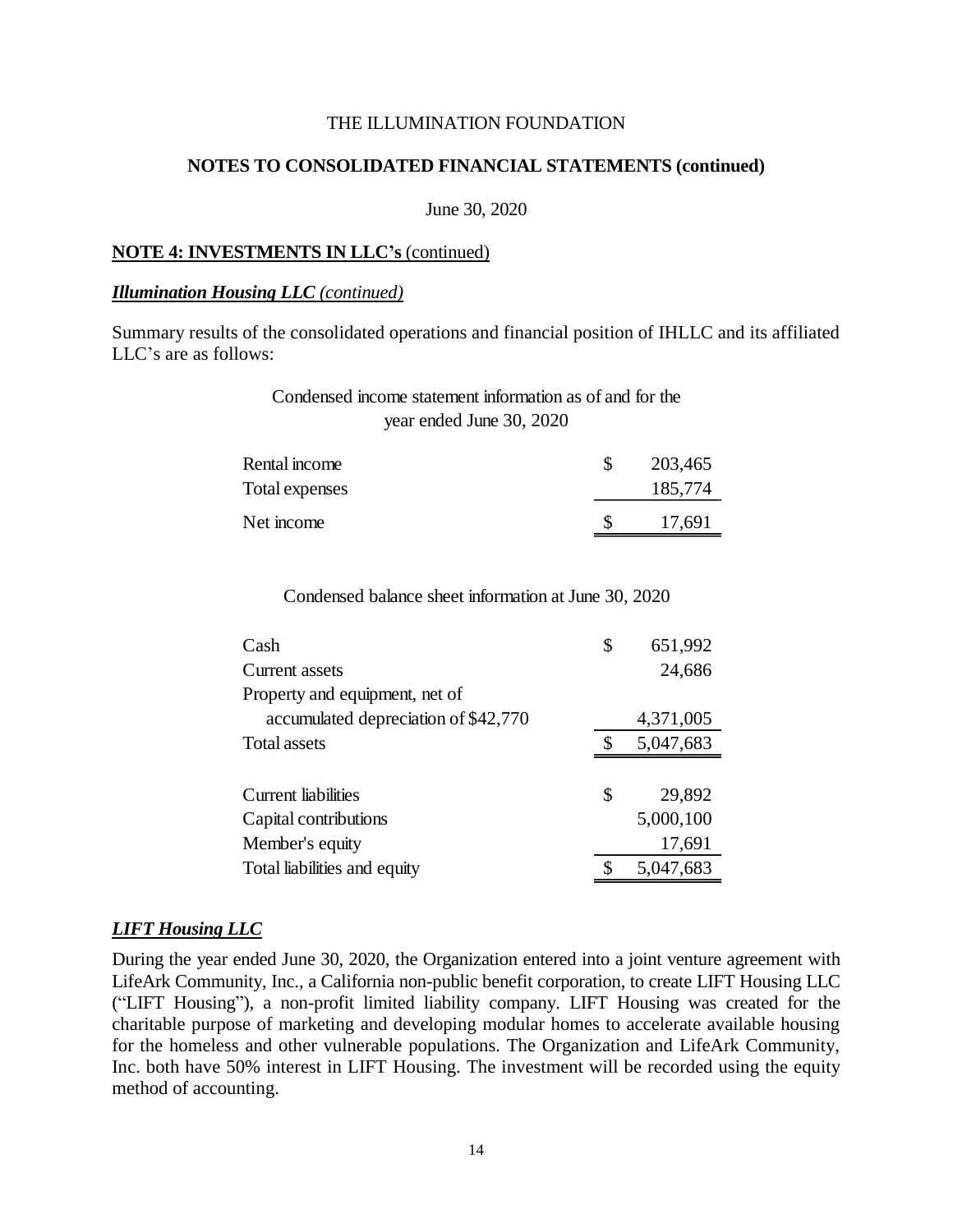#### **NOTES TO CONSOLIDATED FINANCIAL STATEMENTS (continued)**

June 30, 2020

#### **NOTE 4: INVESTMENTS IN LLC's** (continued)

#### *LIFT Housing LLC (continued)*

Summary results of the financial position of LIFT Housing as of June 30, 2020 are as follows:

| Cash                         | \$<br>49,935 |
|------------------------------|--------------|
| Receivables - LifeArk        | 200,000      |
| Total assets                 | 249,935      |
|                              |              |
| Current liabilities          | \$<br>278    |
| Loan - OCCF                  | 250,000      |
| Member's equity - deficit    | (343)        |
| Total liabilities and equity | 249,935      |

Condensed balance sheet information at June 30, 2020

#### *LifeArk El Monte LLC*

On May 19, 2019, the Organization became a member of LifeArk El Monte LLC ("LAEM"), a company formed to carry out the members' charitable purposes, including the acquisition, development, and operation of affordable housing for low-income residents. On October 1, 2019, a second amendment and restated operating agreement was executed which ultimately assigned the Organization a 33% interest in LAEM. As of June 30, 2020, LAEM has not begun operations and is in the formation stages of building the affordable housing developments. The investment will be recorded using the equity method of accounting.

Summary results of the operations and financial position of LifeArk El Monte LLC as of June 30, 2020 are as follows:

# Condensed income statement information as of and for the year ended June 30, 2020

| Other income   | 667        |
|----------------|------------|
| Total expenses | 147,113    |
| Net loss       | (146, 446) |
|                |            |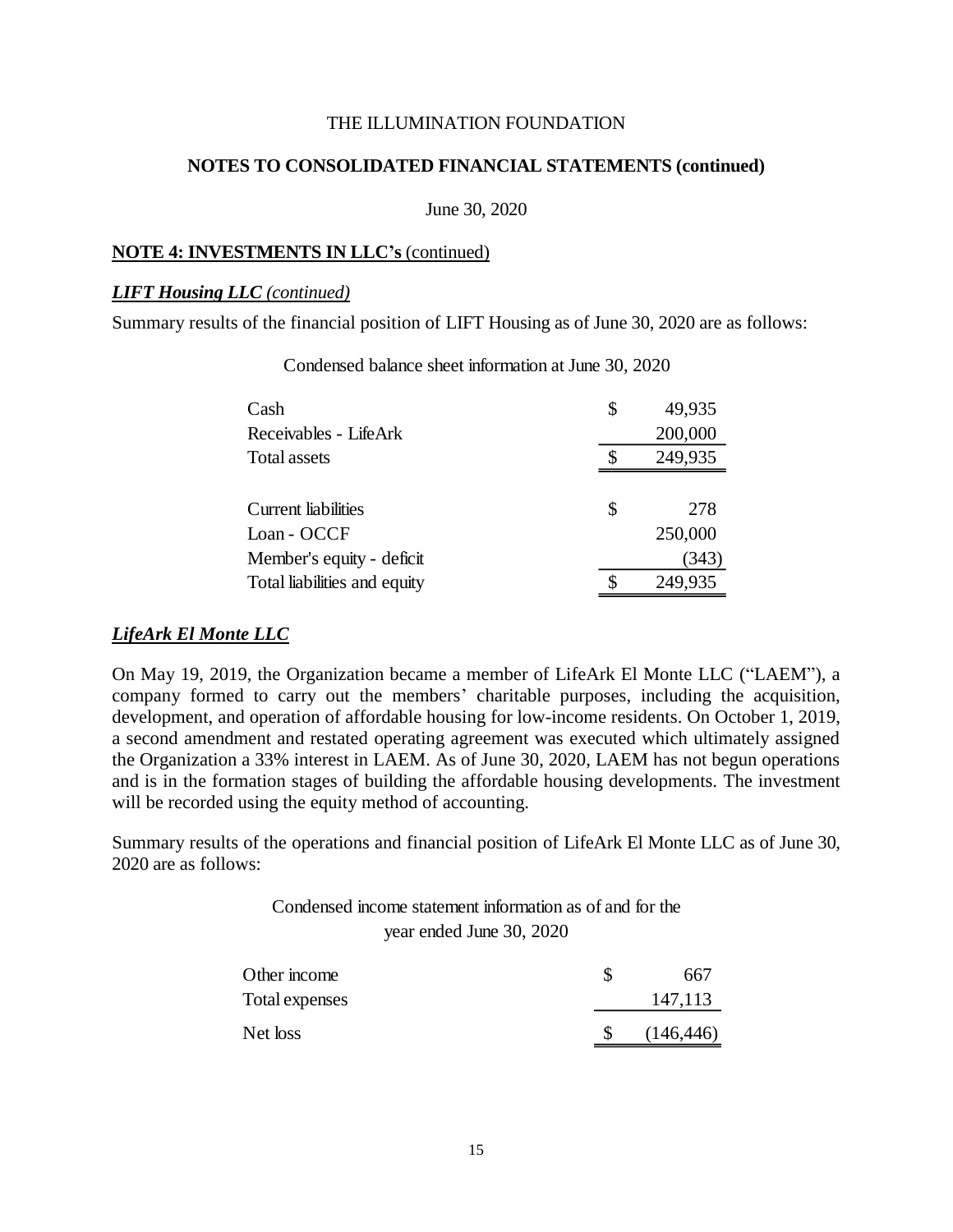#### **NOTES TO CONSOLIDATED FINANCIAL STATEMENTS (continued)**

June 30, 2020

#### **NOTE 4: INVESTMENTS IN LLC's** (continued)

#### *LIFT Housing LLC (continued)*

| Cash                         | \$<br>4,640   |
|------------------------------|---------------|
| Property and equipment       | 783,172       |
| <b>Total assets</b>          | 787,812       |
|                              |               |
| <b>Current liabilities</b>   | \$<br>141,818 |
| Long-term liabilities        | 792,440       |
| Member's equity - deficit    | (146, 446)    |
| Total liabilities and equity | 787,812       |

Condensed balance sheet information at June 30, 2020

#### **NOTE 5: RETIREMENT PLAN**

The Organization established a voluntary defined contribution 401(k) retirement plan for its employees under which it matches participant salary deferrals up to 3.5% of the employee's salary. During the year ended June 30, 2020, the Organization contributed \$165,958 to the plan and had a related accrual of \$31,317, which is included in current liabilities in the statement of financial position.

#### **NOTE 6: LIQUIDITY AND AVAILABILITY**

Financial assets without donor restrictions limiting their use within one year of June 30, 2020, which are available for general expenditures are as follows:

| Financial assets:                                              |                 |
|----------------------------------------------------------------|-----------------|
| Cash and cash equivalents                                      | \$<br>3,074,078 |
| Accounts receivable                                            | 2,406,891       |
|                                                                |                 |
| Total financial assets                                         | 5,480,969       |
| Less financial assets held to meet donor-imposed restrictions: |                 |
| Donor-restricted net assets                                    | (991, 382)      |
| Amount available for general expenditures within one year      | 4,489,587       |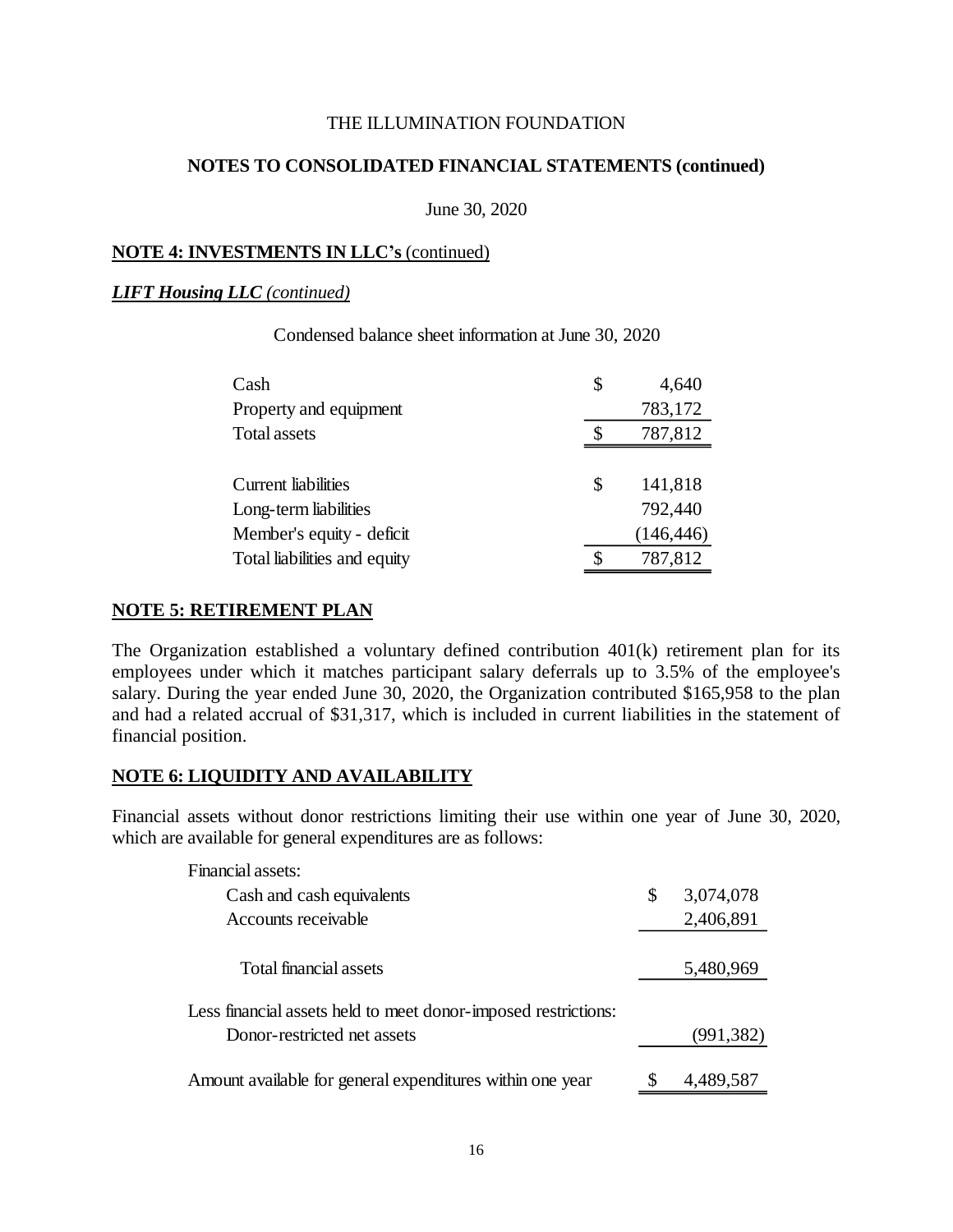## **NOTES TO CONSOLIDATED FINANCIAL STATEMENTS (continued)**

June 30, 2020

## **NOTE 6: LIQUIDITY AND AVAILABILITY** (continued)

Based on the table above, the Organization has \$4,489,587 of financial assets available within one year of the balance sheet date to meet cash needs for general expenditures. The Organization's financial assets have been reduced by \$991,382, which was not available for general use because of donor imposed restrictions as of June 30, 2020; however, the restrictions are expected to be released within one year of the balance sheet date.

In addition to cash-on-hand, the Organization is able to meet its liquidity needs through effective management of accounts receivables. For the fiscal year ended June 30, 2020, the Organization's accounts receivable turnover ratio was relatively high at 10.84, which indicates that accounts receivables are collected quickly to positively impact liquidity and cash flows.

## **NOTE 7: LINE OF CREDIT**

During December 2017, the Organization entered into a line of credit agreement with a board member's private foundation providing for borrowings of up to \$500,000 through December 1, 2027. The outstanding balance of the line of credit accrues annual interest at 5% with principal and interest becoming due on December 1, 2027. As of June 30, 2020, the outstanding balance on the line of credit was \$500,000.

## **NOTE 8: NOTES PAYABLE**

During December 2017, the Organization refinanced an existing line of credit of \$450,000 with the proceeds of a term note payable in the amount of \$450,000 from a board member's private foundation. The note will be amortized over a ten-year period with payments of principal and interest at 5% due monthly and a final maturity of November 30, 2027. The outstanding balance of the note as of June 30, 2020 was \$367,366, of which \$39,811 is included in current liabilities.

During March 2019, the Organization financed the purchase of a vehicle over a 6-year period with monthly payment of \$387 including interest at 7.09% per annum. In May of 2020, a second vehicle was financed over a 6-year period with monthly payments of \$658 including interest at 7.44% per annum. The outstanding balance of these loans as of June 30, 2020 was \$55,768, of which \$8,751 is included in current maturities.

On December 18, 2019, the Organization obtained a note payable in the amount of \$750,000 from First Republic Bank. The note is payable in monthly installments of principle and interest of \$3,584 with a fixed interest rate of 3.95% per annum. The notes has a maturity date of December 18, 2029 and is secured by all of the Organization's assets including a deed of trust for the property located at 10881 Mac Street in the city of Anaheim, California. The Organization is required to maintain certain financial ratio covenants under the agreement. The Organization was in compliance with all covenants as of June 30, 2020. The outstanding balance of the note as of June 30, 2020 was \$743,083, of which \$13,493 is included in current liabilities.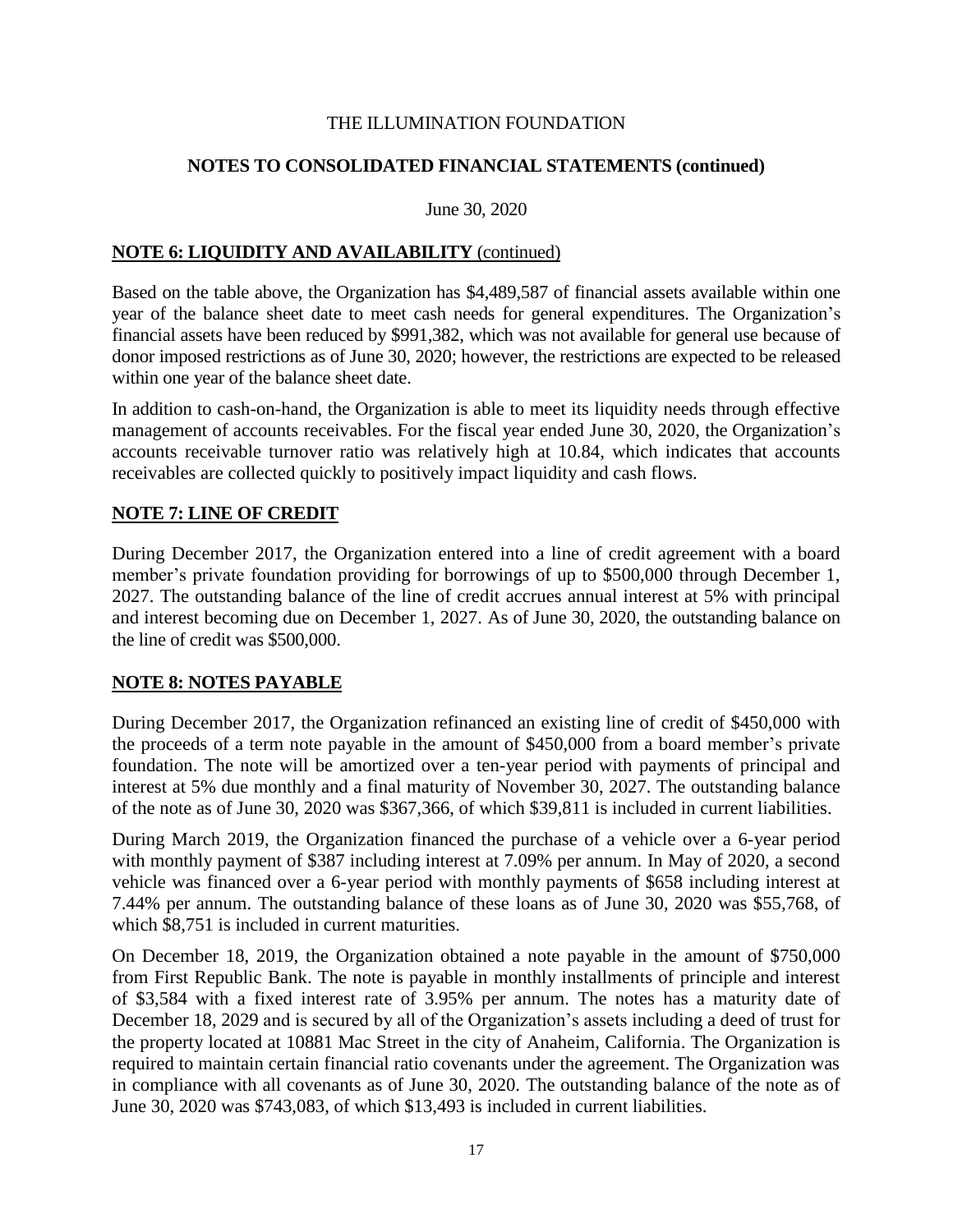## **NOTES TO CONSOLIDATED FINANCIAL STATEMENTS (continued)**

June 30, 2020

#### **NOTE 8: NOTES PAYABLE** (continued)

Maturities of notes payables are as follows:

| Year ended June 30, |               |
|---------------------|---------------|
| 2021                | \$<br>753,774 |
| 2022                | 1,111,993     |
| 2023                | 420,210       |
| 2024                | 72,723        |
| 2025                | 74,997        |
| <b>Thereafter</b>   | 821,720       |
| Total               | 3,255,417     |

## **NOTE 9: PAYCHECK PROTECTION PROGRAM LOAN**

On April 30, 2020, the Organization was granted a loan from First Republic Bank for \$2,089,200, pursuant to the Paycheck Protection Program ("PPP") under Division A, Title I of the CARES Act, which was enacted on March 27, 2020 in response to the coronavirus pandemic (see Note 15). Under the CARES Act, the PPP loan is intended to allow businesses to cover eligible expenses, including payroll, benefits, rents and utilities. The loan and accrued interest could become forgiven provided the Organization uses the loan proceeds on eligible expenses within the time period required under the program.

The unforgiven portion of the PPP loan matures on May 6, 2022 and bears interest of 1% per annum. The outstanding balance of the PPP loan as of June 30, 2020 is \$2,089,200, of which \$691,764 is included in current maturities in the statement of financial position. The Organization is currently going through the loan forgiveness application.

## **NOTE 10: LONG-TERM SERVICE OBLIGATION**

During December of 2016, the Organization completed the construction of a shelter located in Stanton, California with the proceeds of a \$544,000 advance for future services from Children and Families Commission of Orange County ("CFCOC") and in-kind contributions of \$616,163. Under the agreement with CFCOC, the Organization is obligated to provide emergency shelter and other support services valued at \$544,000 to meet basic needs of homeless families with children ages 0-5 through December 31, 2031.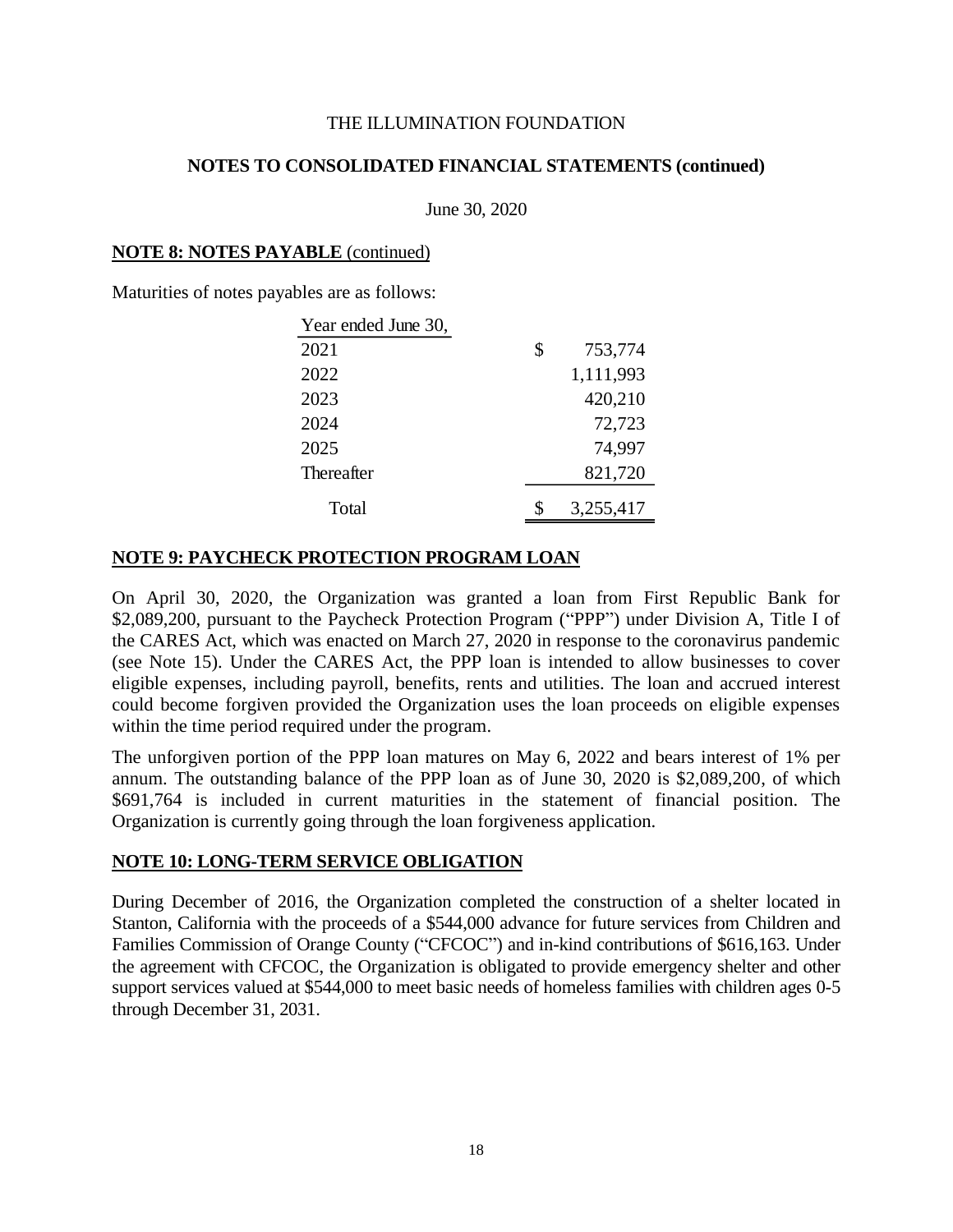## **NOTES TO CONSOLIDATED FINANCIAL STATEMENTS (continued)**

#### June 30, 2020

#### **NOTE 10: LONG-TERM SERVICE OBLIGATION** (continued)

This service obligation, which is collateralized by a deed of trust on the property, is being amortized as services are provided with an imputed interest rate of 3.25%. During the year, the Organization provided \$64,260 in services related to this obligation, resulting in an unamortized service obligation of \$362,231 as of June 30, 2020, of which \$52,577 is included in current liabilities in the statement of financial position.

#### **NOTE 11: LEASES**

The Organization leases various facilities for its programs with terms ranging from monthly to fifteen years. On July 1, 2018, the Organization relocated its main office to Orange, CA and signed a five-year lease with payments due monthly in the amount of \$8,930 and adjusted periodically for the cost of living. The lease expires on June 30, 2023.

During the year ended June 30, 2017, the Organization entered into four lease agreements for housing facilities in Los Angeles County, CA. The facilities are utilized for homeless patients being discharged from hospitals under the recuperative care program. One of the facilities was occupied in November 2016 and the lease was subsequently renewed on May 1, 2018, with payments due monthly in the amount of \$19,041, adjusted annually for CPI, with an expiration date of April 30, 2021. The second facility was occupied in January 2017 with monthly payments in the amount of

\$12,000 and an expiration date of December 31, 2020. The third facility was occupied in April 2017 with payments due monthly in the amount of \$10,000 and with an expiration date of March 31, 2020. This lease was amended to extend the lease through March 31, 2021 and increase the payments to \$15,000 per month. The fourth facility was occupied in November 2016 and provides for current monthly payments of \$14,525 through November 2019. The Organization exercised the first and second option to extend the lease through November 2021.

On February 27, 2020, the Organization entered into an agreement to lease a facility in Fullerton, California for a fifteen-year term. Upon completion of leasehold improvements, the facility will be used as a recuperative care and navigation center for the recuperative care program. The lease monthly payments are \$30,625 with annual increases of 1.5% and will mature on February 28, 2026. The total security deposit is \$1,125,000, of which \$450,000 was paid upon execution of the agreement. The remaining \$675,000 will be paid over a five-year period with monthly installments of \$11,250 included with the monthly rent. As of June 30, 2020, leasehold improvements of \$2,251,367 were recorded as construction in progress on the statement of financial position. The facility was put into service in October 2020.

The Organization has two lease agreements with the affiliated LLC's described in Note 4. The first lease is for a facility located in Anaheim, California, which began on January 21, 2020 for a threeyear term with monthly payments of \$34,245. This lease offers the Organization two options to renew the lease for two years each. The second lease began on April 20, 2020 for a property located in Anaheim, California with monthly rent payments of \$4,651 and a three-year term.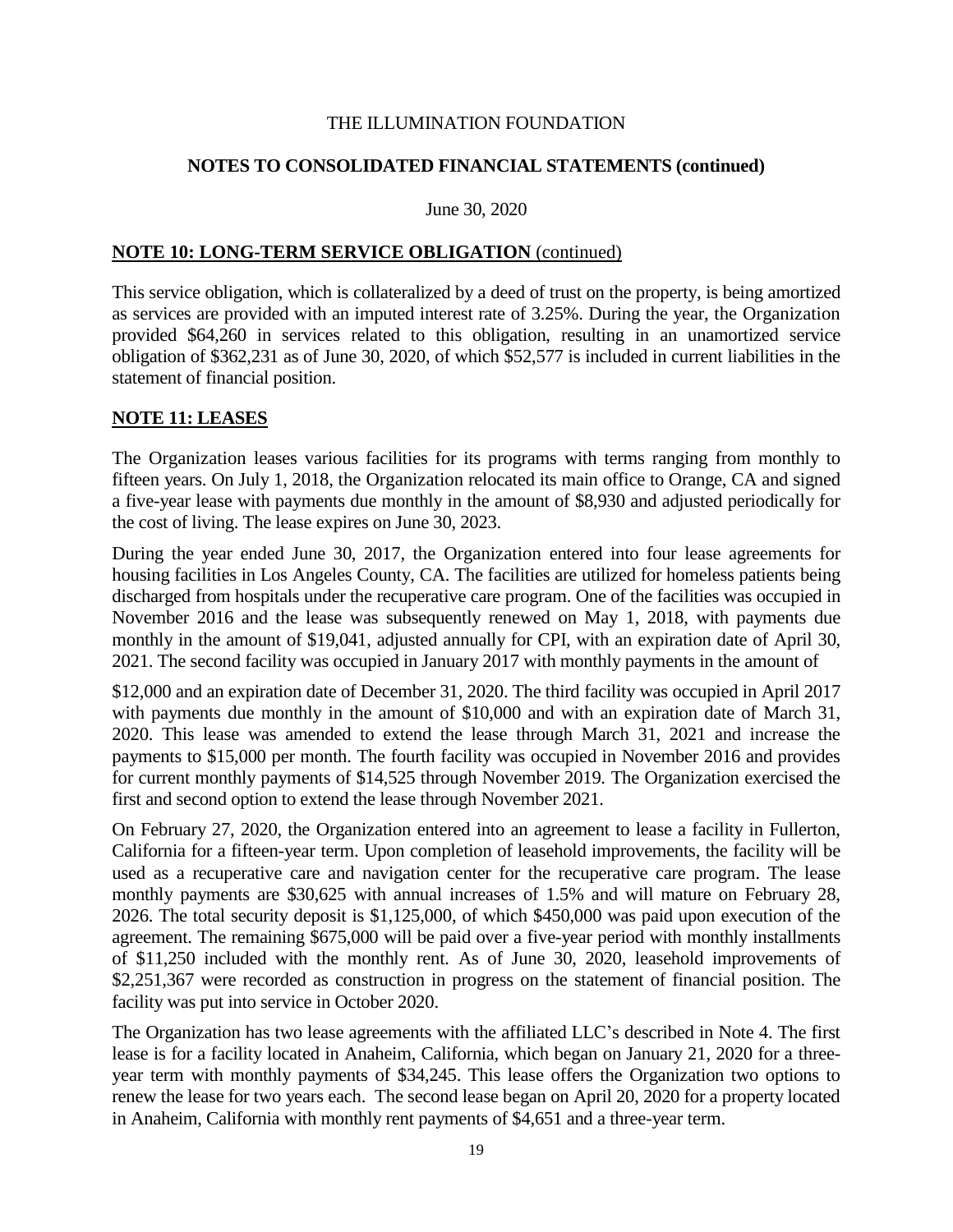## **NOTES TO CONSOLIDATED FINANCIAL STATEMENTS (continued)**

June 30, 2020

#### **NOTE 11: LEASES** (continued)

Lease and rental facilities expense for the year ended June 30, 2020 was \$942,722. Minimum future lease obligations for all facilities and equipment are as follows:

| Year Ending June 30, | Amount |           |  |
|----------------------|--------|-----------|--|
| 2021                 | \$     | 1,448,930 |  |
| 2022                 |        | 963,161   |  |
| 2023                 |        | 774,468   |  |
| 2024                 |        | 394,488   |  |
| 2025                 |        | 392,001   |  |
| <b>Thereafter</b>    |        | 4,117,260 |  |
| Total                |        | 8,090,308 |  |

## **NOTE 12: FUNDING SOURCES**

The Organization is funded through government, corporate, foundation and individual grants and contributions and fees for services from hospitals discharging homeless patients. Program service fees included in the accompanying financial statements for the year ended June 30, 2020 consist of the following:

| Recuperative Care Program                            |                 |
|------------------------------------------------------|-----------------|
| DHS - Greater Los Angeles Area                       | \$<br>4,262,070 |
| County of Orange - Whole Person Care Program         | 4,183,790       |
| <b>Inland Empire HP</b>                              | 2,067,640       |
| Various Southern California hospitals                | 397,516         |
| <b>Total Recuperative Care Program</b>               | 10,911,016      |
| County of Orange                                     |                 |
| California Work Opportunity & Responsibility to Kids | 1,769,968       |
| <b>Total County of Orange</b>                        | 1,769,968       |
| City of Anaheim Emergency Shelter                    | 1,957,786       |
| Children & Families Commission of Orange County      | 125,000         |
| <b>Integrated Community Healthcare Services</b>      | 46,160          |
| <b>Other Sources</b>                                 | 350,480         |
| <b>Total Program Service Fees</b>                    | 15,160,410      |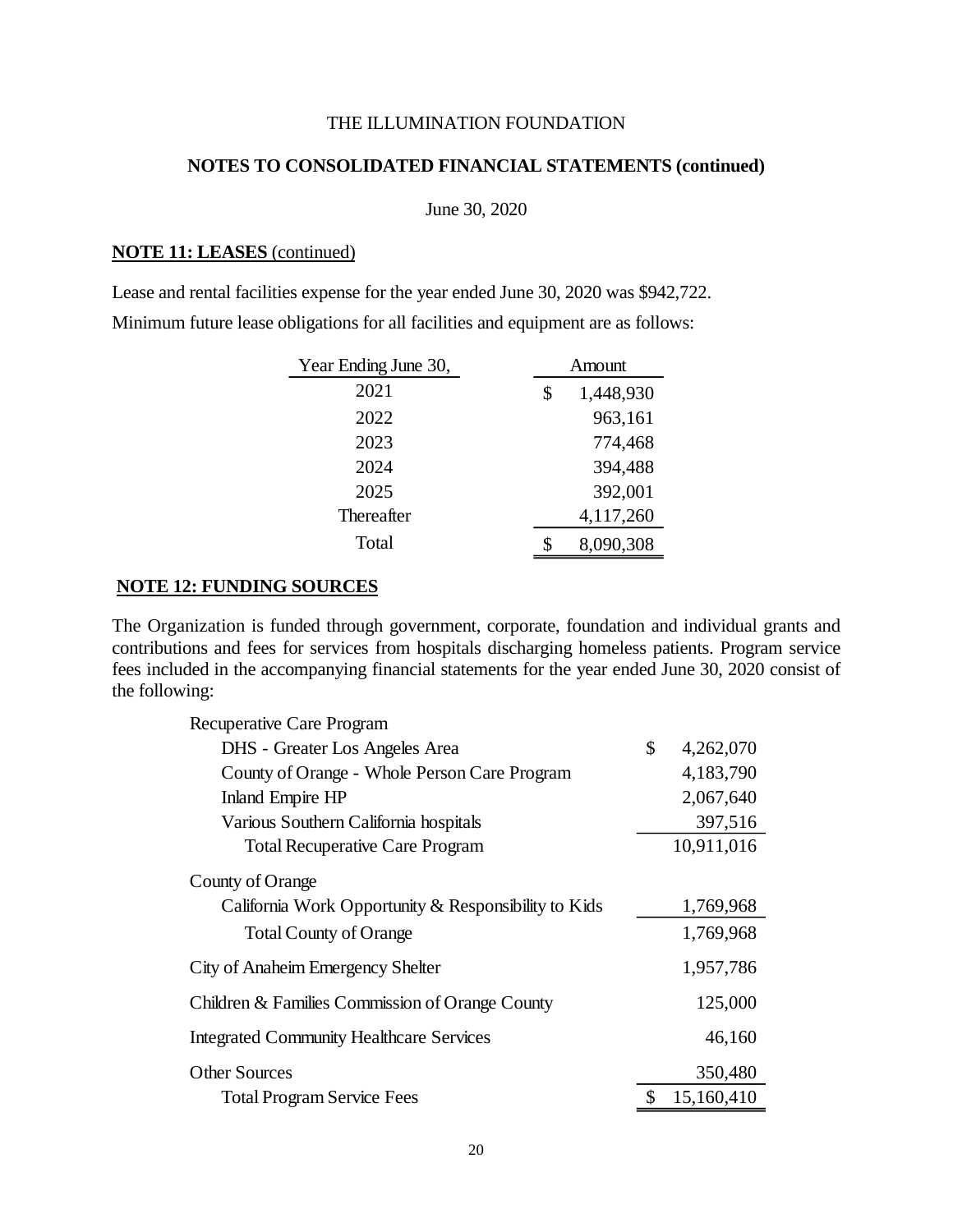## **NOTES TO CONSOLIDATED FINANCIAL STATEMENTS (continued)**

June 30, 2020

#### **NOTE 13: NET ASSETS WITH DONOR RESTRICTIONS**

Net assets with donor restrictions at June 30, 2020 consists of the following and were restricted for the following purposes:

| Program                             | Amount        |  |  |
|-------------------------------------|---------------|--|--|
| Children and Family's Programming   | \$<br>107,569 |  |  |
| <b>Children's Recuperative Care</b> | 116,220       |  |  |
| Children's Resource Center          | 37,500        |  |  |
| Covid-19 Support                    | 249,795       |  |  |
| Gilbert House                       | 382,800       |  |  |
| LA Homelessness Challenge           | 49,350        |  |  |
| Samaritan                           | 48,148        |  |  |
|                                     | 991,382       |  |  |

#### **NOTE 14: RELATED PARTY TRANSACTIONS**

During the year ended June 30, 2020, the Organization paid rents and security deposits totaling \$654,523 to various entities and individuals affiliated with the Organization and board members. In the opinion of management, these rent payments, which are included in rental and security deposit expense accounts, are at or below prevailing market rates.

The Organization obtained a line of credit and a note payable from a board member's private foundation and are described in Note 7 and Note 8. During March 2020, the aforementioned private foundation donated property valued at \$635,000 to the Organization and was subsequently sold to **IHLLC.** 

During the year, a board member extended a short-term loan for \$150,000 to the Organization. The loan was paid in full on April 21, 2020 and the accrued interest of \$3,896 was forgiven and recorded as a contribution to the Organization. The CFO also extended short-term loans to the Organization during the year totaling \$236,030 and all loans have been paid in full as of June 30, 2020.

During the year ended June 30, 2020, the Organization provided services to a related non-profit community clinic, Integrated Community Healthcare Services ("ICHS"), and recognized program service fees of \$46,160. The Organization's COO is also a program administrator at ICHS.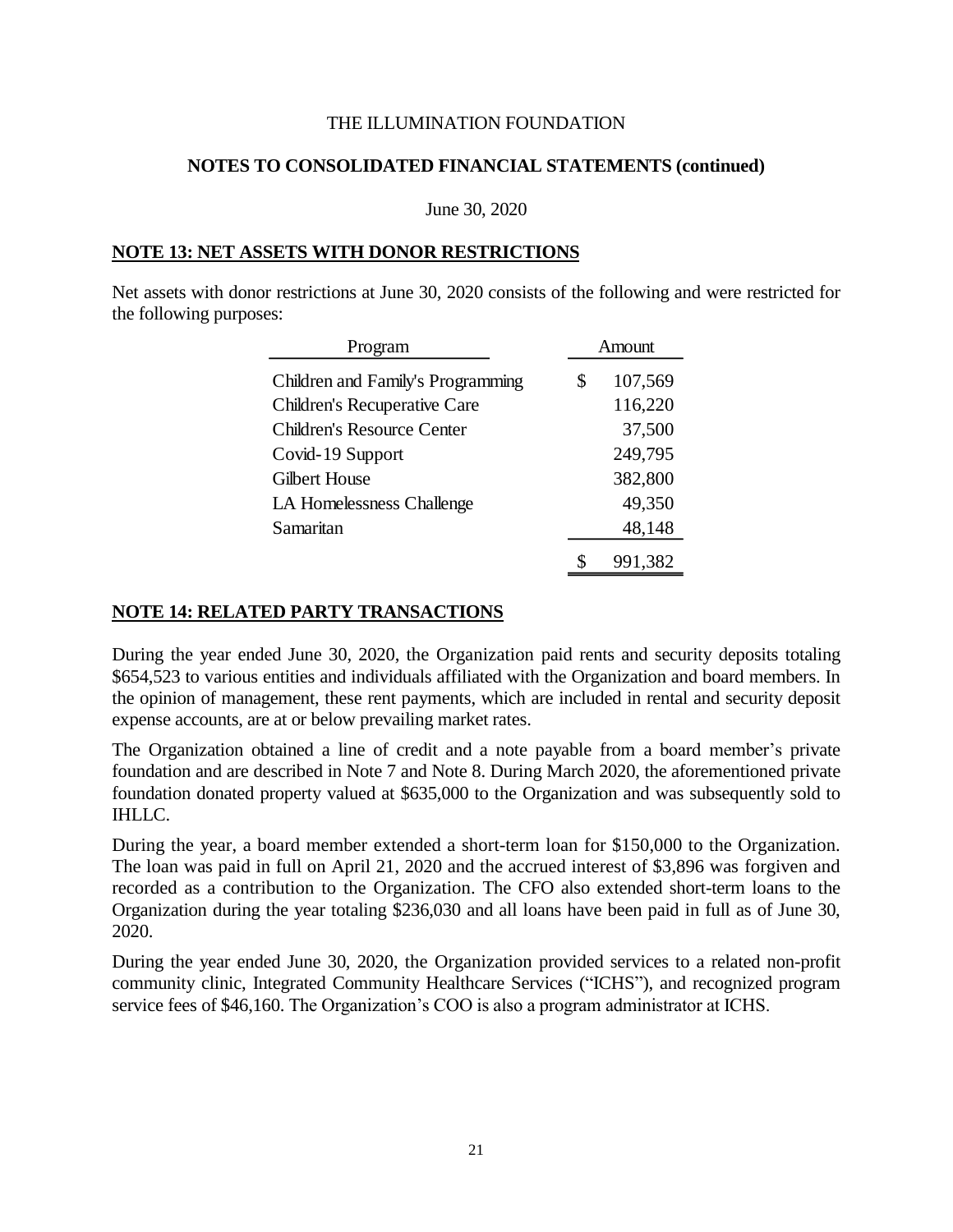## **NOTES TO CONSOLIDATED FINANCIAL STATEMENTS (continued)**

#### June 30, 2020

## **NOTE 14: RELATED PARTY TRANSACTIONS** (continued)

Various related parties provided the following services to the Organization:

| <b>Related Party</b>    | Service Provided          | Amount |         |
|-------------------------|---------------------------|--------|---------|
| Corporation owned by    | Recuperative in-home care |        |         |
| board member            | services                  |        | 71,308  |
| Board member            | Consulting services       |        | 15,000  |
| <b>IHLLC's Director</b> | Consulting services       |        | 90,000  |
| Total                   |                           |        | 176,308 |

On May 1, 2020, the Organization entered into a management service agreement with Clark Lew Medical Corp dba Illumination Foundation Medical Group ("IFMG") to provide administrative services and allow IFMG to use the Organization's facilities and equipment for a monthly fee of \$10,000. The Organization's controller is also the controller for IFMG. There were no IFMG related party transactions recorded in the Organization's accounts as of June 30, 2020.

# **NOTE 15: LITIGATION**

The Organization is involved in litigation in the normal course of its operations which management believes are adequately covered by insurance.

## **NOTE 16: RISKS AND UNCERTAINTIES**

In March 2020, the World Health Organization declared the outbreak of a novel coronavirus (COVID-19) as a pandemic, which continues to spread throughout the United States and worldwide. The coronavirus outbreak resulted in federal, state and local governments and private entities mandating various restrictions, including travel, in public gatherings, stay at home orders and quarantining of people who may have been exposed to the virus. In response to the pandemic and the various restrictions, the Organization has adjusted its operations to protect its employees and program participants from the virus while effectively providing services via virtual platforms when permitted. The Organization has received significant support from various federal and local agencies to assist with COVID-19 relief efforts and assistance for homeless individuals that have been affected by the pandemic. As management continues to evaluate the impact that this global pandemic will have on future operations, management believes that the Organization can continue its operations, as the funding from federal and state programs has not been affected by the coronavirus pandemic.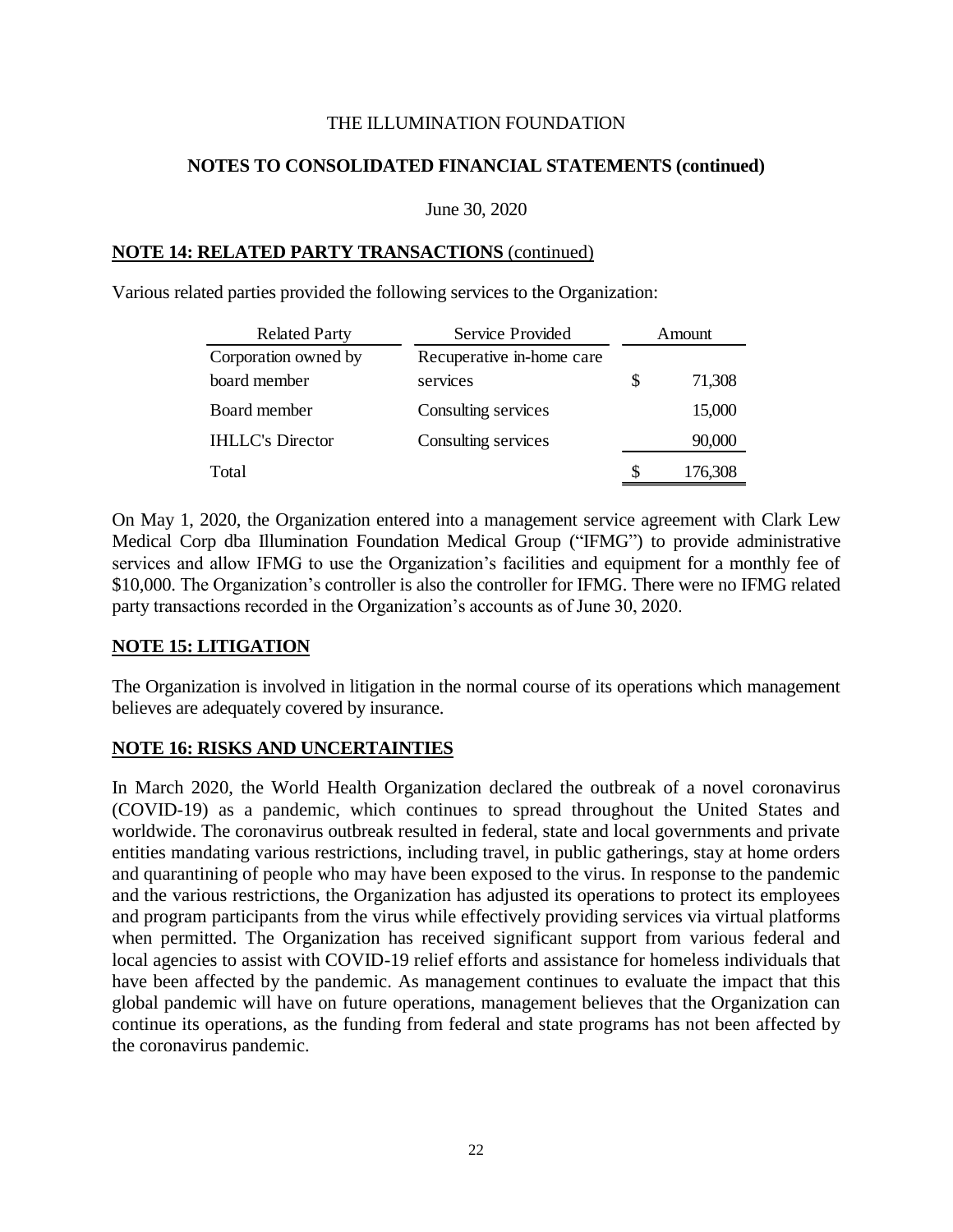# **Stephens, Reidinger & Beller LLP** *1301 Dove St., Suite 890*

Certified Public Accountants *Newport Beach, CA 92660*

*Telephone 949 752 7400 Facsimile 949 752 1883 www.srbcpa.com* 

## **INDEPENDENT AUDITOR'S REPORT ON INTERNAL CONTROL OVER FINANCIAL REPORTING AND ON COMPLIANCE AND OTHER MATTERS BASED ON AN AUDIT OF CONSOLIDATED FINANCIAL STATEMENTS PERFORMED IN ACCORDANCE WITH** *GOVERNMENT AUDITING STANDARDS*

To the Board of Directors The Illumination Foundation

We have audited, in accordance with auditing standards generally accepted in the United States of America and the standards applicable to financial audits contained in *Government Auditing Standards* issued by the Comptroller General of the United States, the consolidated financial statements of The Illumination Foundation (a nonprofit organization), which comprise the statement of financial position as of June 30, 2020, and the related statements of activities, and cash flows for the year then ended, and the related notes to the financial statements, and have issued our report thereon dated January 29, 2021.

## **Internal Control Over Financial Reporting**

In planning and performing our audit of the financial statements, we considered The Illumination Foundation's internal control over financial reporting (internal control) to determine the audit procedures that are appropriate in the circumstances for the purpose of expressing our opinion on the financial statements, but not for the purpose of expressing an opinion on the effectiveness of The Illumination Foundation's internal control. Accordingly, we do not express an opinion on the effectiveness of The Illumination Foundation's internal control.

A *deficiency in internal control* exists when the design or operation of a control does not allow management or employees, in the normal course of performing their assigned functions, to prevent, or detect and correct, misstatements on a timely basis. A *material weakness* is a deficiency, or combination of deficiencies, in internal control, such that there is a reasonable possibility that a material misstatement of the entity's consolidated financial statements will not be prevented, or detected and corrected on a timely basis. A *significant deficiency* is a deficiency, or a combination of deficiencies, in internal control that is less severe than a material weakness, yet important enough to merit attention by those charged with governance.